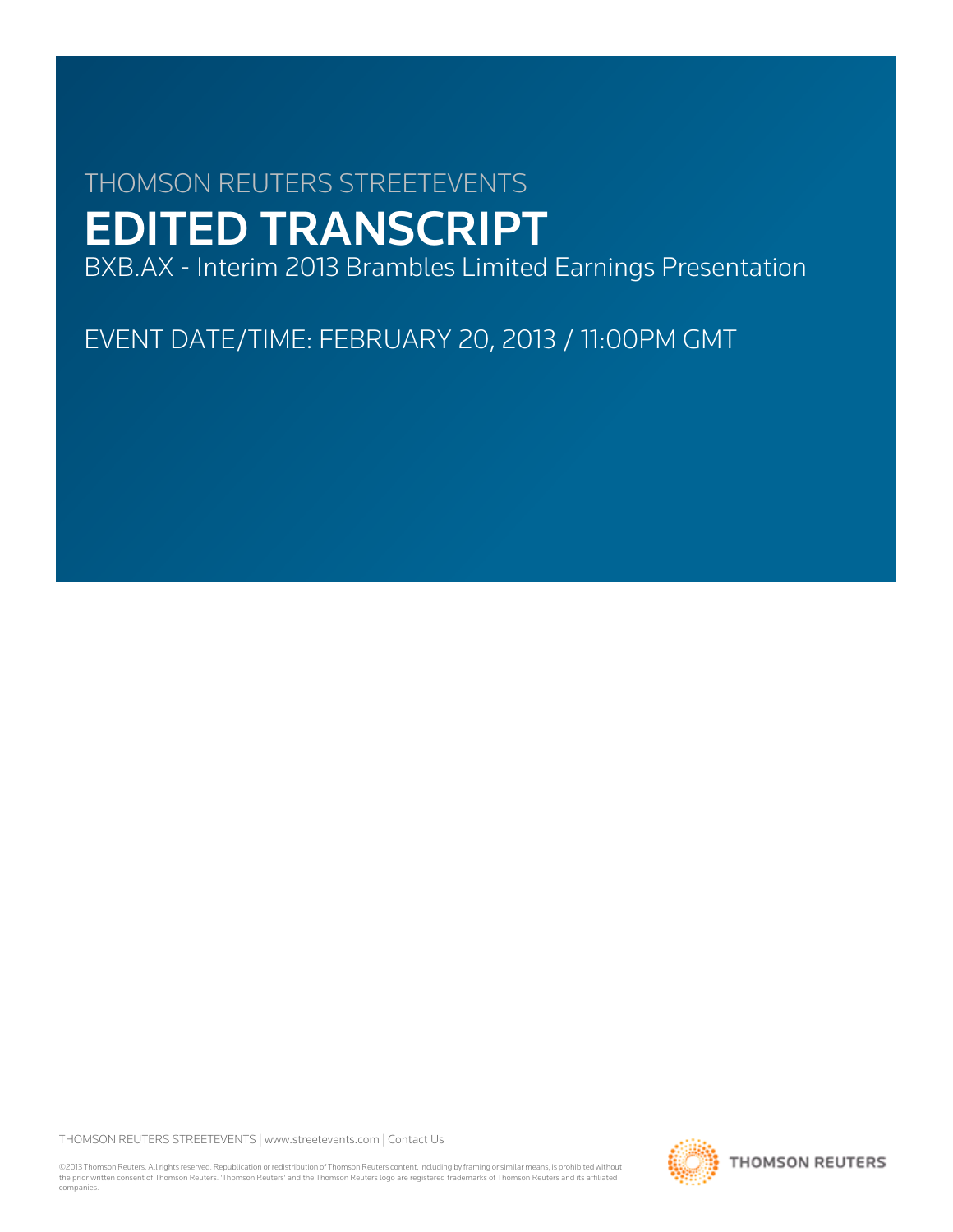# **CORPORATE PARTICIPANTS**

**[James Hall](#page-1-0)** Brambles Limited - Senior Director, Investor Relations & Corporate Affairs **[Tom Gorman](#page-1-1)** Brambles Limited - CEO **[Zlatko Todorcevski](#page-4-0)** Brambles - CFO

# **CONFERENCE CALL PARTICIPANTS**

**[Matthew Spence](#page-10-0)** Merrill Lynch - Analyst **[Russell Shaw](#page-11-0)** Macquarie Group - Analyst **[Cameron McDonald](#page-12-0)** Deutsche Bank - Analyst **[Scott Kelly](#page-13-0)** Morgan Stanley - Analyst **[Simon Mitchell](#page-13-1)** UBS - Analyst **[Andrew Gibson](#page-14-0)** Goldman Sachs - Analyst **[Anthony Moulder](#page-15-0)** Citi - Analyst **[Scott Carroll](#page-16-0)** JP Morgan - Analyst **[Scott Ryall](#page-17-0)** CLSA - Analyst **[Paul Ryan](#page-18-0)** Evans and Partners - Analyst **[Nick Sladen](#page-20-0)** Perennial Growth Management - Analyst

# <span id="page-1-0"></span>**PRESENTATION**

**James Hall** - Brambles Limited - Senior Director, Investor Relations & Corporate Affairs

<span id="page-1-1"></span>Good morning everyone. This is James Hall speaking from Brambles Investor Relations. Thanks for joining us on the call this morning, for the presentation of our half year results. I'm going to hand over to our CEO Tom Gorman to get started with the presentation.

# **Tom Gorman** - Brambles Limited - CEO

Well thanks very much James and thank you all of you for joining us this morning. I greatly appreciate your time. I'm going to start today's presentation with an overview of the highlights of our 2013 first half results. Our CFO Zlatko Todorcevski will then walk you through the financials in a bit more detail, and then I'll close today's presentation with an update on our outlook and then of course as always, we'll open for questions.

I'd like to make a few key points to frame today's discussion. Firstly, we are on track to -- for a strong full-year result following a very solid first half. We've delivered a strong result in the Pallets business, in particular in the Americas, and we've continued sales revenue growth in our other pooling solution segments of RPCs and Containers.

The improved cost structure that we delivered in Recall last year has been maintained and across the entire business our efficiency focus is driving improvements in margins, improvements in cash flow and improvements in return on capital.

Secondly, we have continued momentum in delivering our growth strategy, which is about being the world's leading supply chain equipment pooling company, and it's about expanding the unique expertise that we have deeper into existing and new customer segments and regions.

In line with that strategy, we have announced today the further integration and consolidation of the organisation structure of our Pallet segment, under the single leadership of Peter Mackie. This change will enable greater synergy across our global operations.

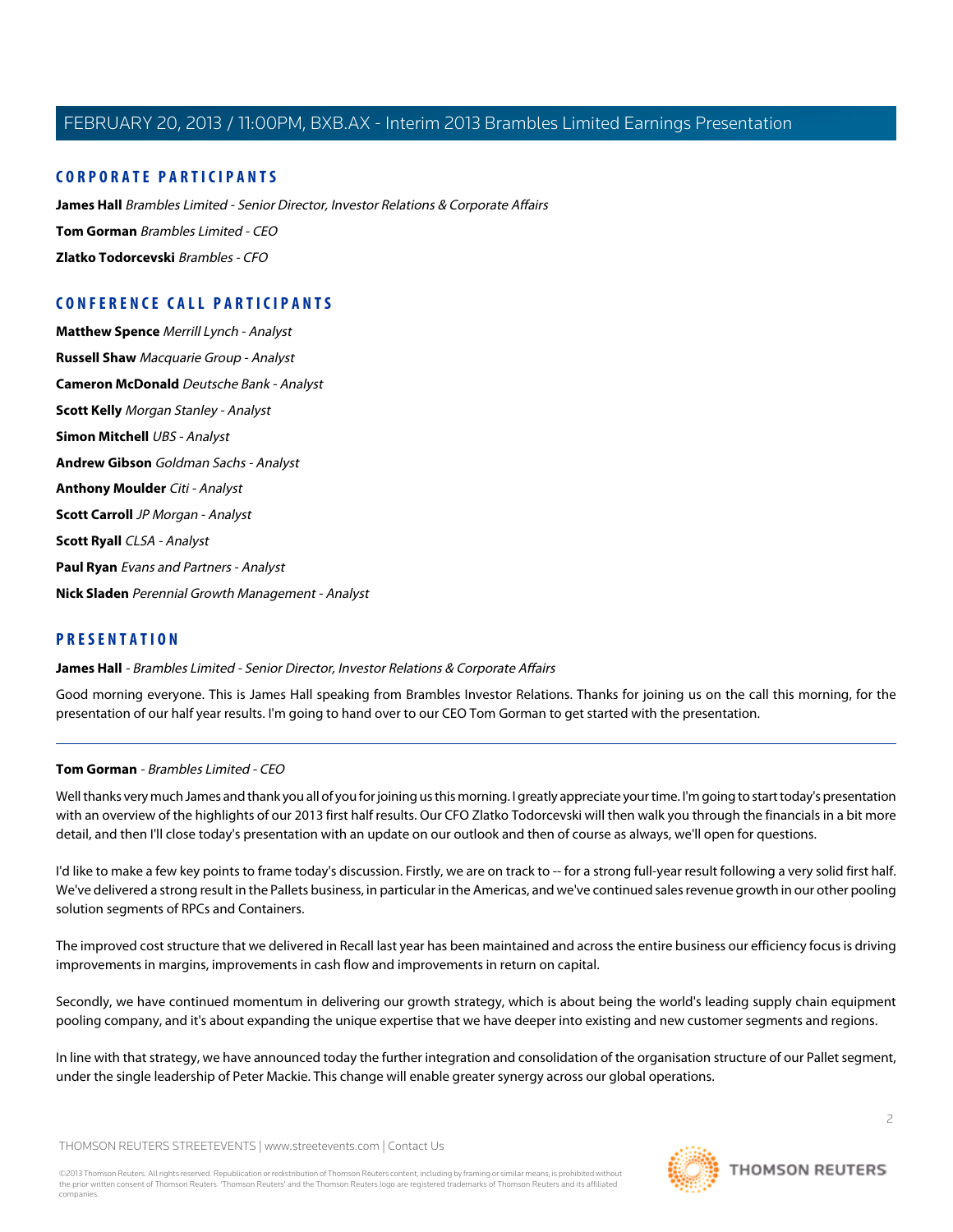The RPC segment is growing very profitably and the Pallecon acquisition that we completed at the start of January is an important step in the delivery of our global Container strategy.

Now I'll come back to these areas of discussion in a bit more detail later on.

Third, as we get closer to get year-end we are narrowing our full-year guidance for underlying profit from a range of between \$1.01 billion and \$1.07 billion to a tighter range of \$1.03 billion to \$1.06 billion. In effect we're lifting the mid-point by \$5 million and this reflects the second half contribution that we expect from the Pallecon acquisition.

Our guidance remains at 30 June 2012 foreign exchange rate, but in our latest internal forecast at 31 January 2013 exchange, this guidance translates to \$1.06 billion to \$1.09 billion, which is in line with the brokers consensus.

Finally, we've increased our interim dividend to AUD0.135 per share.

I'll now use the next few slides to run through some of our results highlights, and please note that the data are shown at actual exchange rates.

I'm pleased to report that this is a very solid set of growth numbers across the entire P&L. Both return on capital and cash flow are also up. I won't detail every number on the slide but I'd like to highlight that underlying profit growth of 7% is stronger than sales revenue growth of 4%. Now this reflects the benefit of efficiency programs in our developed businesses as well as the achievement of scale benefits in our faster growing businesses. Now both of which are more than offsetting the increases that we have made this year in our business development cost, which we discussed with you previously.

After tax profit growth of 17% is stronger again, reflecting the benefit of our lower interest bill, and this comes mostly as a result of the rights issue last year. Our free cash flow improvement of \$272 million is a result of our profit growth and a better capital performance. The Board as I mentioned previously has declared a dividend of AUD0.135 which is AUD0.05 higher than the preceding final and interim dividends.

Now the main driver of our sales and profit growth is, as we have seen over the past three years, our ability to keep winning new business largely irrespective of organic growth conditions. This respects -- this reflects really the sheer scale of our addressable opportunities and the strength of our value proposition that we offer to our customers.

The highlight on this page here is of course the Americas region of the Pallets business, which CHEP USA has been winning back large amounts of business from a key competitor over the last couple of years.

In the first half the win-back of Pepsi, which actually occurred in December 2011, was a major contributor to the period's result, while the win-back of General Mills in December 2012 was a major contributor to the net annualised value of business won in the period, and will contribute obviously to sales in the second half.

Wins also remain strong in the IFCO Pallet Management Services business in the US, CHEP Canada's strong, and CHEP Latin America as well as LeanLogistics showed strength in the top line.

In the EMEA region, new business growth in Europe has been strong -- has been strong, and this is offsetting the obvious weak economic conditions that we're all aware of.

Now new business from major brands such as Unilever, Orangina Schweppes, Lactogal and Sofidel, all contributed to our growth in CHEP Western Europe while the expansion with major customers in CHEP Central and Eastern Europe also continues. The Proctor and Gamble contract that we announced in October will be a sizeable contributor to the annualised value of new wins.

The Asia-Pacific new business performance reflects the relative maturity of the Australian operations, albeit we continue to win new business in Asia.

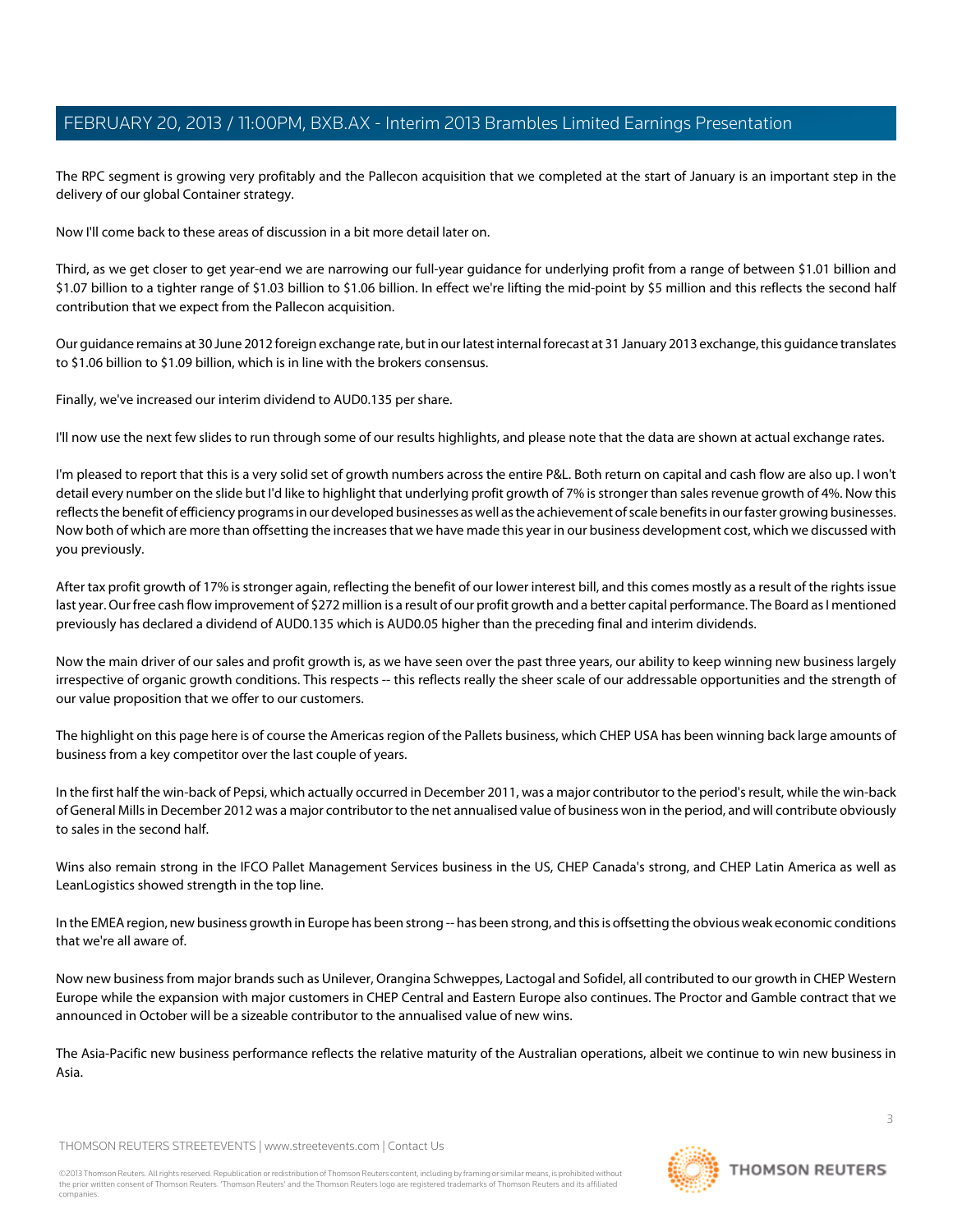In RPCs it's important to bear in mind that our methodology here, we actually count expansion into more product challenge -- channels with our existing retailers, for example such as growth with Waitrose in the UK or Loblaws in Canada, and the roll out of the Meat Crate in Europe, we really count this as organic growth. So this doesn't register as net new business despite the very strong sales growth in this segment. You'll see this more clearly later when Zlatko walks you through a few of the revenue bridges.

What is included in new wins, is when we sign up a new retailer in RPC such as the win during the period of Aldi in Australia.

The Containers growth is clearly skewed to the second half, and to next year. In particular some important wins in Aerospace such as Qatar Airways and American Airlines maintenance contracts and the Air Canada pooling contract, which really didn't begin until the November or December time period.

I'll now walk you through the result highlights in a bit more detail by each of our operating segments.

I'll start with the Americas. The Americas result was very strong with a 9% increase in sales revenue. A particular driver was the customer win-backs in CHEP USA as I mentioned a moment ago, but there was also profitable growth in all of our business in the Americas. We added more than 459 new contracts in the small to medium enterprise space in the US in the period. Although the rate of growth in this market segment peaked with the Costco mandate in previous years, opportunities do remain for continued expansion and the market remains very attractive from a financial return perspective.

Underlying profit was up 20% as we benefited from efficiency programs and cost synergies. We are making continued progress with asset management programs as well, driving improved asset efficiency and alongside our improved profitability we see a strong improvement on return on -- in return on capital invested.

Now moving to EMEA. In the Europe, Middle East, and Africa business we delivered a resilient result, and an improved performance on margins, particularly pleasing when one considers the ongoing economic malaise in this region.

The sales revenue decline of 1% really reflected the impact of a very weak Euro through the period. On a constant currency base the sales were actually up 5%, with solid growth coming out of the UK and Ireland, the mid-Europe region and modest growth in France. Albeit I must say that Spain continues to be a very challenging market for us. Middle East and Africa, and Central Eastern Europe continue to report very strong levels of growth.

Underlying profit was up 1% with efficiencies supporting improved returns. Return on capital invested remains strong and improved 1 percentage point compared with the prior corresponding period, and that now stands at 22%.

Moving onto Asia-Pacific, our business here delivered a mixed result, but a fair bit of the performance in fact relates to timing impacts. Sales revenue growth again was a solid at 6% on continued modest growth in Australia and New Zealand and our continued more rapid growth expansion in Asia. Underlying profit however was down 5%. Now this reduction reflects primarily higher plant costs and the timing of some compensations in Australia, as well as ongoing investment for the growth markets in Asia. I'm pleased to say that all of our operations in Asia, except India, are now profitable, and the reduction in return on capital was a reflection of the lower profit result. We do however expect a stronger performance in the second half.

Now on RPC business, we showed here a very strong profit improvement, but I must first cover off the sales performance, which has been slightly below our targets for this year. Sales growth of 5% was heavily impacted by a very weak euro in the period. On a constant currency basis we delivered a solid 10% growth. Now, this is below our stated objective for a full-year growth of 15% and this was result of a slightly lower growth than we frankly expected in the US, albeit growth there was, in fact, 15%. We also experienced some delays in new business growth in South America. We do expect a stronger second half and the ongoing growth profile for the RPC segment remains extremely promising.

Of particular significance, of course, is the profit performance, which was up 26% as we leverage our scale as this business continues to grow. The capital intensity of our growth is also dropping as the existing asset pool becomes more efficient in the growth markets and turn rates are improving.

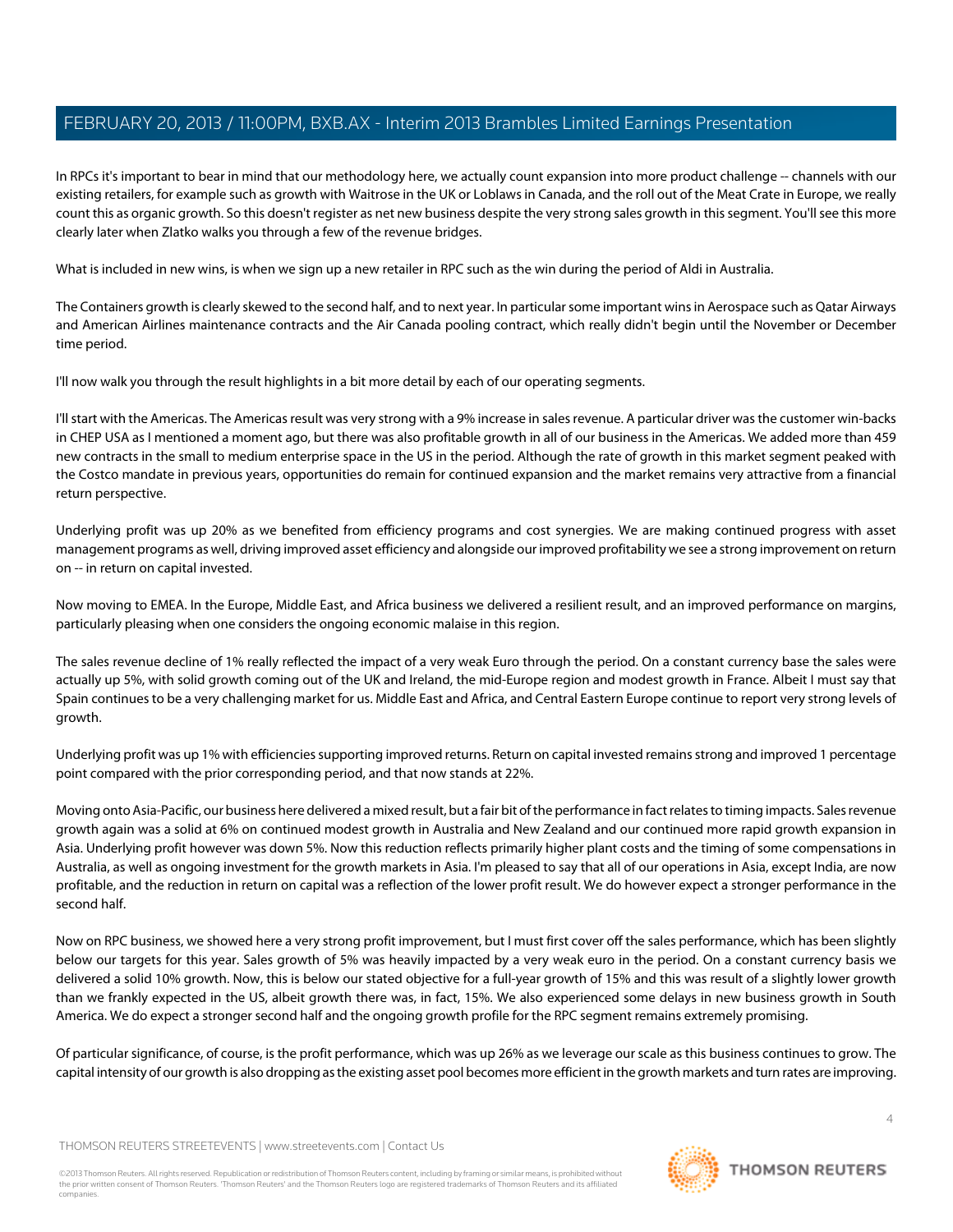We delivered a 2 percentage point increase in return on capital on the half which is, of course, after the goodwill impact of the IFCO acquisition. Excluding goodwill, this business delivers a return on capital well in excess of 20%, so incremental investment here is very profitable.

Now the results for our smallest pool in solution segment of containers, reflects the necessary upfront investment in our expansion of our newer and smaller businesses, as well as some of the challenges that the industry conditions are presenting to us in our more established operations in this business segment. Sales revenue growth of 2% or 6% at constant currency was really driven by CHEP AeroSpace Solutions via our US IBC business and by our US automotive operations.

We had forecast these businesses would double their combined sales revenue in the year, a target that we now recognise that we're unlikely to achieve, because really the conversion of major sales pipeline opportunities is taking us slightly longer than we had anticipated. However, combined these new businesses delivered sales growth of about 50.5% and this probably a more realistic growth rate for us for the full year. The sales outlook over the coming years for these businesses remains extremely healthy as we build scale and capability.

Now unfortunately the weak state of the European and the Australian automotive sectors, as well as the decisions that some of our customers in the catalyst and chemical container business are taking, whereby they are really stretching out the timing of their major refinery shutdown activities. These two factors combined are creating some top line pressure and downside operating leverage in the larger portions of the container business in the first half.

At the same time roughly half of the \$25 million of incremental business development investment that we are expecting to spend in the full year is, in fact, occurring as we had indicated previously in the containers business. So combined with the weaker result of some of our established businesses, this did drive a reduction in both underlying profit and return on capital. Now the makeup of our containers business will change since the acquisition of Pallecon at the start of the second half and as we continue to expand. I'll talk a bit more about this later on but to be clear, there are no Pallecon results in the first half financials.

Now finally, I'd like to discuss Recalls result. All things considered we view this as a solid performance, with costs reductions maintained in line with our guidance and solid growth in revenue for the storage of cartons. Sales revenue overall was down 3% or 1% at constant currency. Now the bulk of this decline, or about 70%, was a reflection of the weaker selling prices for waste paper during the period, although softer customer activity also contributed somewhat to the decline. Now this is despite the growth in the annuity style sales that come from document storage. This softer project activity has been experienced throughout the industry as recent public comments from some of our competitors have shown.

The profit result was still however very positive, rising 2% as the business maintained the improved cost structure that we delivered during the 2012 financial year. Return on capital was also stable at 13%. Now long term followers of our Company will remember that earnings and margins in Recall generally skew favourably towards the second half and we expect that to happen this year as well.

<span id="page-4-0"></span>So now it's my pleasure to handover to Zlatko for a bit more detailed discussion of the results, before I close with a few outlook comments. Thank you very much.

# **Zlatko Todorcevski** - Brambles - CFO

Thank you, Tom. Good morning everyone. Let me first state by saying it's a pleasure to present my set of Brambles results to you this morning. I will start by providing an overview of the Group results and then providing a little bit more detail on each of the operating businesses.

We've included growth using constant currency and actual foreign exchange rates on these slides to link them back to Tom's. However, consistent with previous results presentations I will be talking about the constant currency comparisons, unless I state otherwise. I also remind you that in our 2012 half-year accounts we disclosed Recall as a discontinued operation because of the intention at that time to sell that business. As we have since retained Recall and consistent with the 2102 full-year accounts, it is now back and continuing operations and the corresponding period data has been restated.

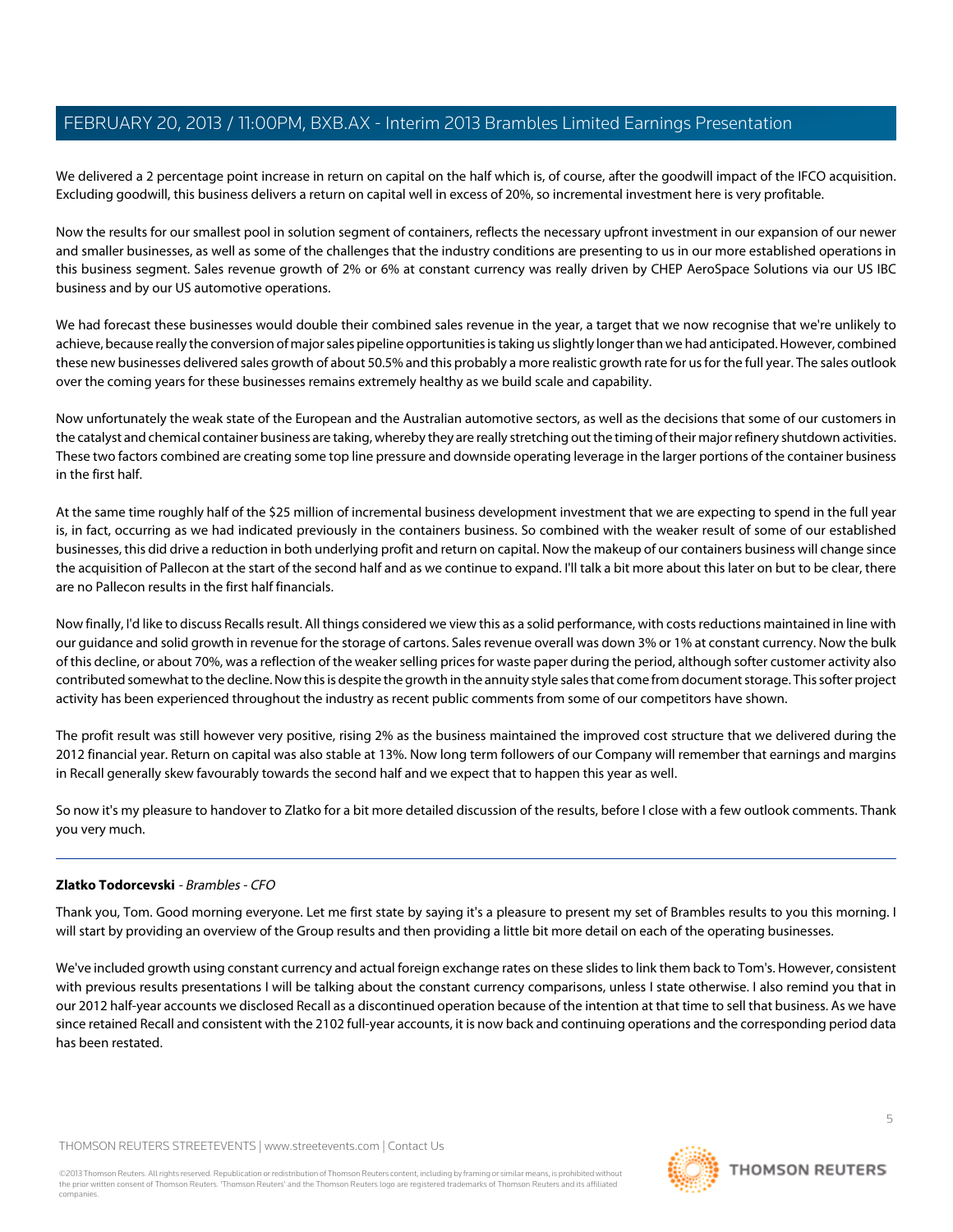From this line you can see sales revenue from continuing operations for the period was up 6%. All regions delivered increased sales except for Recall, as Tom mentioned. Underlying profit, excluding significant items, was up 11%. This profit outcome reflects the contribution of the higher sales and the efficiencies and synergies achieved in the Pallet and RPCs businesses in particular. Profit after tax increased 30% and the effective tax rate of 29% was slightly higher than the prior corresponding period.

In addition, interest expense was \$29 million lower after we paid down debt following the rights issue last year, reflects lower interest rates on drawn debt and the non-recurrence of one-off items from the prior period. We expect this strong interest performance to continue in the second half, giving us a full-year interest bill closer to \$115 million than the \$125 million we'd previously guided -- obviously our 20 June 2012 exchange rates.

Now looking at Group sales, this chart shows the components of sales revenue growth of 6%, which was driven primarily by a new business growth, as Tom outlined, but also by organic growth volumes and some pricing index benefits. The \$81 million net new business swings contributed 3% of the half, or the half of the sales revenue growth. This was a pleasing improvement on \$67 million net new business swings in the first half of 2012, demonstrating that we continue to win new business in challenging economic conditions.

Organic sales, by which we mean like-for-like sales from pre-existing customers as opposed to price increases in new business, these contributed 2% or \$48 million of growth. This was primarily driven by the IFCO operations in the RPC business, which we have continued to expand, with existing customers in North America and Europe. Organic growth in our Pallet's market in the US was modest, while a resilient performance in most of Western Europe was offset by the ongoing weakness in Spain.

The price index rose a little over 1% and Recalls price contribution was impacted negatively by a decline in paper prices compared with the prior corresponding period. \$20 million related to acquisitions on this chart, is the impact of including the full-year period results of the smaller acquisitions made during the last financial year, being Paramount Pallets and Driessen Services. Pallecon, as Tom mentioned, will contribute to sales growth in the second half.

Turning now to Pallets. Pallets sales revenue increased 8%, about 1% of which came from the inclusion in the Americas of Paramount Pallets, which we acquired late in the prior corresponding period. CHEP USA delivered 7% growth with strong new business wings, as Tom as discussed. PMS sales were up 12% and excluding Paramount, Canada delivered 5% sales growth, half-on-half. Latin America delivered a strong 14% growth and organic volumes in the Americas was up 2%, largely driven by the growth in PMS and Latin America.

In EMEA sales were up 5%. Within this result Western Europe was up 2%, Central and Eastern Europe was up 52% and Middle East and Africa was up 13%. Within Western Europe, UK and Ireland was up a pleasing 4%, France was up 2%, whilst Spain was down 4% because of the continued slowdown in its economy. The rest of Western Europe was up 3%, driven principally by growth in Italy. The EMEA organic volumes have flattened, as the Spain performance offset growth elsewhere. In the Asia-Pacific sales were up 5%, mainly as a result of continued in our Asian operations. Australia and New Zealand achieved 3% sales growth. The Pallets business as a whole improved its operating performance during the first half, both return on capital invested and underlying profit margin increased to 19%. I'll now review the profitability of each of the Pallet's regions in turn, starting with the Americas.

Overall in the Americas operating profit increased 23%. Volume price index improvement in the CHEP operations contributed \$32 million of additional profit. We've shown a \$4 million dollar profit impact of PMS sales improvement separately in this chart, because of the differing profile of the PMS business model to the pooling business. Efficiency programs across all of our operations delivered \$19 million of net savings, including \$6 million of CHEP and PMS integration benefits.

The \$17 million of additional other direct costs in the Americas principally relate to higher lumber costs in the US and Latin America, our ongoing investment in asset recovery and the increased depreciation charges. There were \$1 million of business development costs relating to investment in the LeanLogistics business to expand it globally. The \$6 million of other costs relate primarily to the expansion of the business in Latin America and the inflationary pressures on overheads. Significant items primarily represents the costs of restructuring in a prior period.

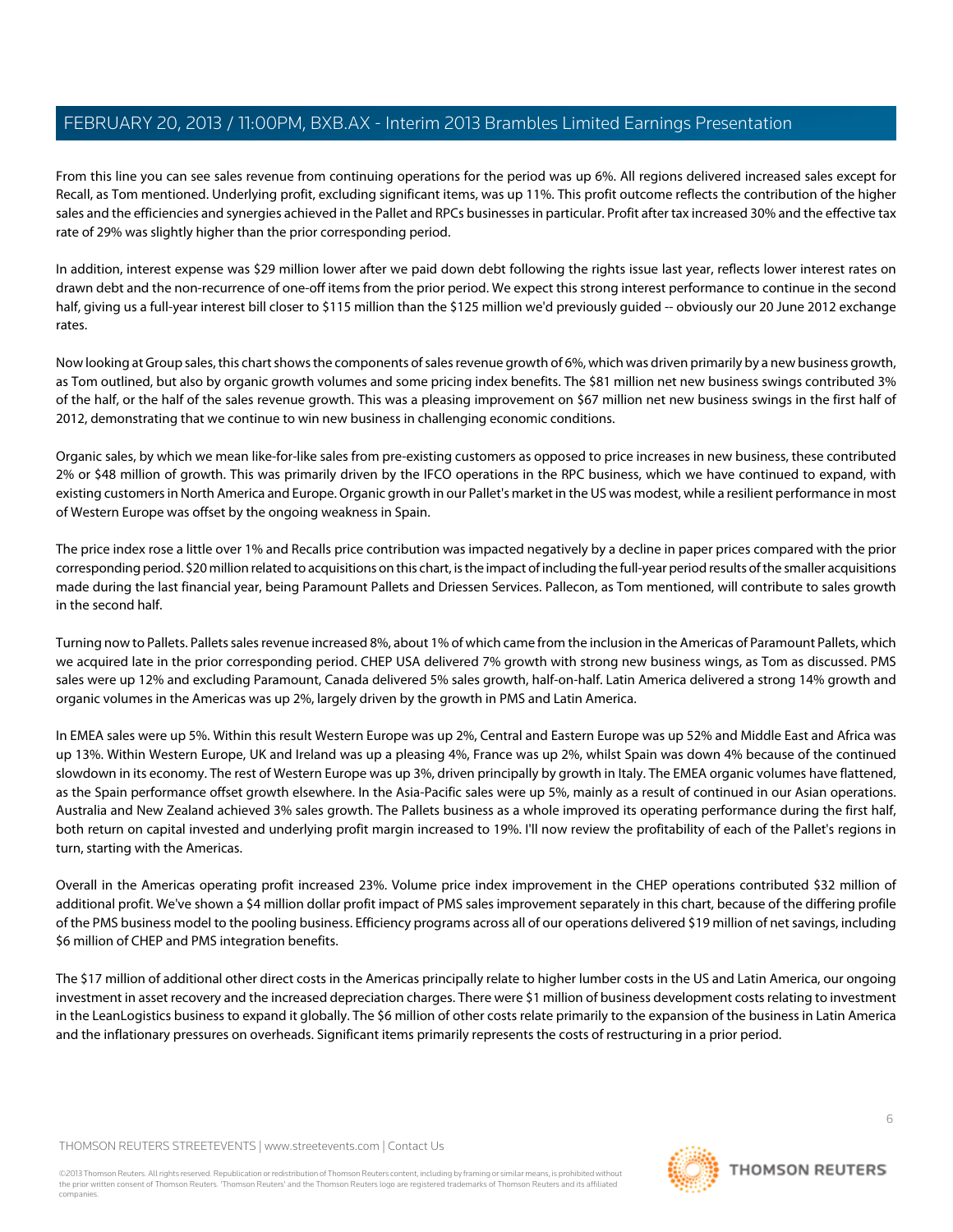In EMEA operating profits from pallets increased 11% compared with the prior corresponding period. Increased sales delivered \$16 million of volume, price and mixed benefit. As we expected at last year end's results, the global pallets efficiencies program has started to deliver in Europe. In the period we achieved \$7 million of savings in excess of cost inflation and a further \$4 million of other direct cost savings, a result of timing of pallet repairs and relocations.

The business continues to invest in expansion into Central and Eastern Europe, as reflected in the \$3 million of additional development costs. The \$14 million of additional other components you'll see on this chart relates to a number of items, including timing aspects. I'll step you through each one of these individually.

Firstly, there was a higher overhead allocation related to the IFCO integration in the prior year, part of which is offset in the IFCO business and we'll see that in the RPC waterfall chart. There was a prior year one-off FX gain. There were lower compensation revenues in the period as a result of improved audit outcomes. There was a non-recurring write off of a small number of non-standard obsolete pallets in France and there was an increase in the IPEP provision, because we undertook more asset audits in the first half, compared to the prior corresponding period.

Nonetheless and despite that timing difference around IPEP, we expect the full-year IPEP across the Group to be broadly in line with recent years. The improvement in significant items largely reflects the costs and changes to the CHEP South Africa Pension Scheme in the prior period.

In Asia-Pacific Pallets we realised \$6 million of growth in volume, price and mix. There was a \$5 million increase in direct costs relating to additional repair and relocation costs, mainly in Australia, as we continue to optimise the pallet pool and balance capital expenditure against operating expenditure. There were also additional depreciation costs in Asia. The Australian and New Zealand business was unable to offset fully inflationary increases with efficiencies, albeit we were successful in this regard in Asia. We invested a further \$1 million in Asia to support growth in that region.

The \$2 million of other costs mainly relate to the timing of pallet compensations, which we expect to come through in the second half of the current financial year. As Tom has said, many of this additional costs in this period in Asia-Pacific were again timing related. We expect a margin performance in the second half at a similar level to 2012.

Moving now to RPCs, in the RPCs segment sales revenue increased 10%. IFCO continued to increase its penetration with existing customers, to convert new retailers from disposable solutions to RPCs and to expand the roll-out of newer products, such as egg and meat crates. IFCO South America's sales fell as a result of short-term price pressures. The CHEP Australia and New Zealand and CHEP South Africa RPC businesses continue to grow well. Underlying profit increase up 31% on the prior corresponding period. We continue to deliver improved operating leverage as the RPCs business grows. This resulted in a 3 percentage point increase in underlying profit margins to 17% and an increase in return on capital invested to 10%.

The 10% sales growth delivered \$9.0 million of additional volume price and mixed benefit to the operating profit. Continued optimisation of transport lanes in IFCO and economies of scale efficiencies in wash plants delivered the direct cost savings. There was also a small saving in depreciation resulting from the timing of depreciation adjustments during the previous year while we were undertaking the integration of IFCO.

Other cost savings relate to overhead allocations which, as I mentioned, to some extent offset a negative impact from this issue in the EMEA pallets operations. Significant items in the period -- prior period related to the integration of the IFCO business with CHEP.

Turning now to Containers, containers sales revenue grew 6%. Although we continue to grow our automotive operations in North America and Asia, sales revenue from the sector globally was down 2% because of the weak industry conditions in Europe and Australia. The Aerospace Solutions operations again contributed positively to sales growth as a result of the inclusion of recent services for all of the period. The IBC operations in the USA, CAPS, was the main driver of growth in intermediate bulk containers. The recently acquired Pallecon business will contribute to further growth in the second half of the year and add scale to this sector.

Sales in CHEP catalyst and chemicals containers fell 10% with lower customer activity levels in the USA and Europe. Operating profit in Container segment was down 48%. Sales growth in US IBC, US Automotive and Aerospace businesses, which currently have lower profitability because they are in the early stages of growth, was unable to offset the decline in the more mature higher-margin CCC and Automotive businesses.

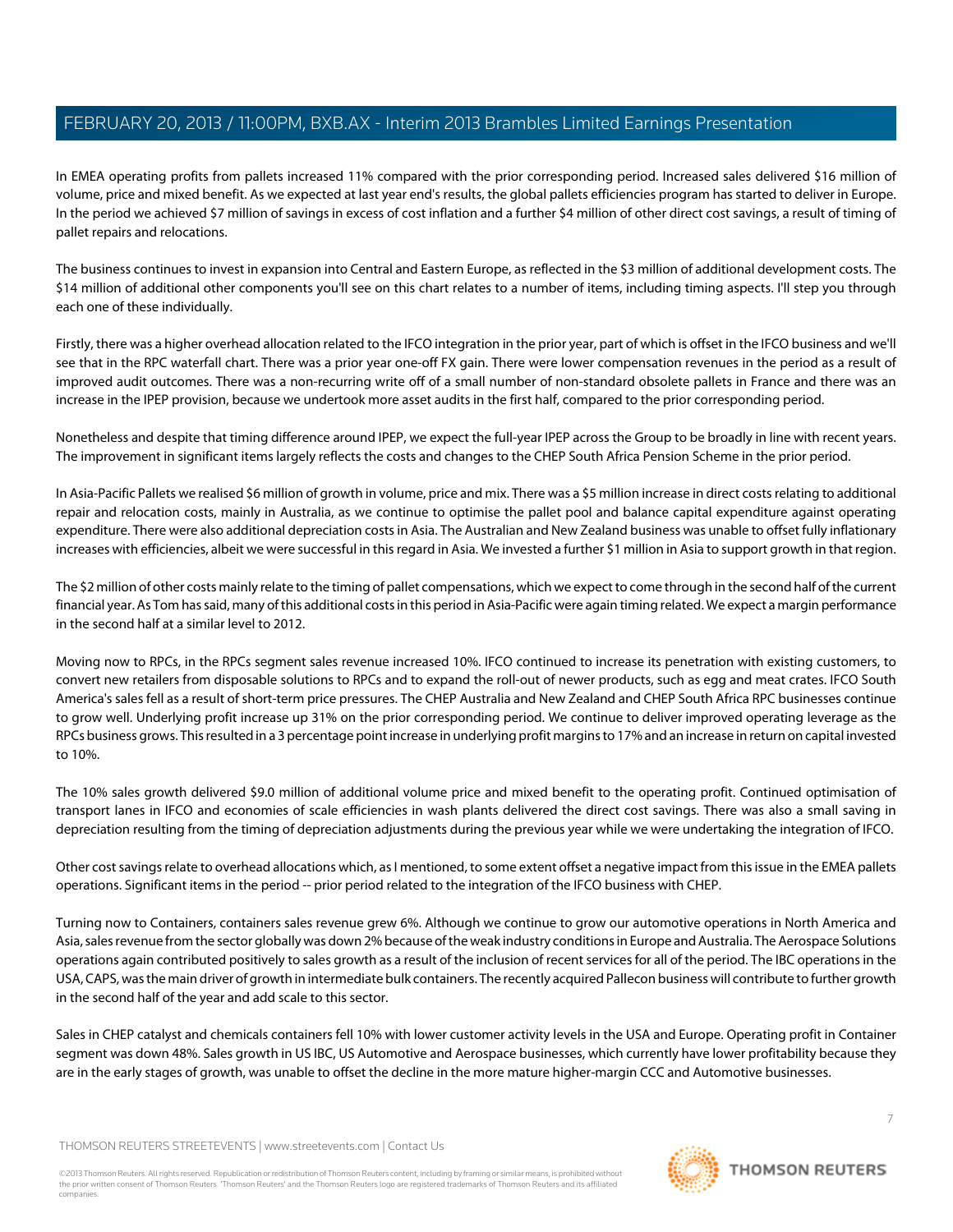Direct costs increased \$2 million largely as a result of inflationary impacts. A further \$5 million has been invested for future expansion of the Containers businesses. This included the cost of the new management team and business development cost in Automotive, Aerospace and Intercontinental.

Moving now to Recall where sales fell 1% mostly because of the decline in secure destruction services from lower paper prices and to a lesser extent, lower project activity, despite higher storage volumes. We've included a chart on paper prices in North America in the Appendix. Both the document management solutions and data protection services businesses achieve modest growth with an increase in carton volumes of 1%. Recall America sales were mostly impacted by the decline in secure destruction. The business reported a 2% sales decline in the period. Recall Europe, 7% decline included a significant reduction in activity volume in document management mostly driven by the economic environment in Europe. Growth in Recalls rest-of-the-world region, which is largely the Asia-Pacific, remains modest. Underlying profit improved 3% because of the cost of restructuring activities that occurred in the prior period, showing the sustainability of these cost savings.

The underlying profit margin was 1% point than the prior period and significant items include the cost of restructuring activity last year and the transaction costs associated with the unsuccessful divestment.

The next slide shows the components of Recall's operating profit. The primary moves being the non-recurrence of significant items incurred in the prior corresponding period and the savings that resulted from that restructuring effort. These savings are included within the other category cost savings this period. The negative impact in paper prices had a \$4 million profit impact in the period. Modest sales growth elsewhere in Recall contributed \$3 million of volume, price and mix benefits. Direct cost increases related mainly to increased labour costs.

Looking now at the Group's cash flow, I'll discuss these cash flows at actual foreign exchange rates. Operating cash flow from continuing operations at \$358 million was up \$209 million in the prior corresponding period. This reflected an increased EBITDA, the timing of CapEx payments across all business units and an \$80 million improvement in working capital movements. The prior corresponding period included a one-off lowering of credit days outstanding in response to tough economic conditions for some key suppliers. The cash outflow in the provisions/other line is \$32 million improved and reflects higher payments in the prior corresponding period on bonuses, software and litigation matters.

Tax paid fell \$18 million because of the timing of payments, while interest paid fell \$23 million because of the reduction in debt and lower interest rates on that debt. Dividend paid increased on the prior period following the increase in the number of shares on issue as a result of the rights issue in June 2012. We expect free cash flow in the second half to improve on this half's results and we expect to deliver sufficient full-year cash flow to cover the impact of dividends.

Looking now at capital expenditure, this slides shows capital expenditure over the past three halves on an accrual basis, excluding the impact of timing of payments I discussed on the previous slide. As shown in yellow, during the first half we incurred \$130 million of CapEx associated with our program to invest in expanding our emerging pallets markets, RPCs and Containers operations over the 2012 and 2013 financial years. To date, we have incurred \$370 million of CapEx in these growth areas and we expect to spend \$500 million by the end of FY13, which is around \$50 million less than the \$550 million we previously anticipated. This is because of the longer than anticipated conversion time for sales opportunities in the Containers business. In the mean time, we have, of course, invested in accelerating Containers growth through acquisition by buying Pallecon. Pallets capital expenditure in the developed markets -- shown here in dark blue -- remains stable and is a solid result considering the growth we're delivering in those markets.

Turning now to our balance sheet, net debt at 31st December 2012 was \$2.7 billion, broadly in line with June 2012. In July 2012, we received \$118 million in proceeds from the retail component of the June rights issue. This was offset by the small negative free cash flow result in the period and the translation impact on our debt of the weaker US dollar at December 2012 foreign exchange rates compared to June 2012. Net debt to EBITDA was 1.7 times, down from 2.2 times for the prior corresponding period. While EBITDA interest covering increased to 14 times, reflecting underlying performance and significantly reduced interest charges.

The average duration of our debt portfolio was steady at 3.7 years. Our undrawn committed credit facilities were about \$1.5 billion at 31st December, although this has obviously come down a little since we paid for Pallecon at the start of the current financial half.

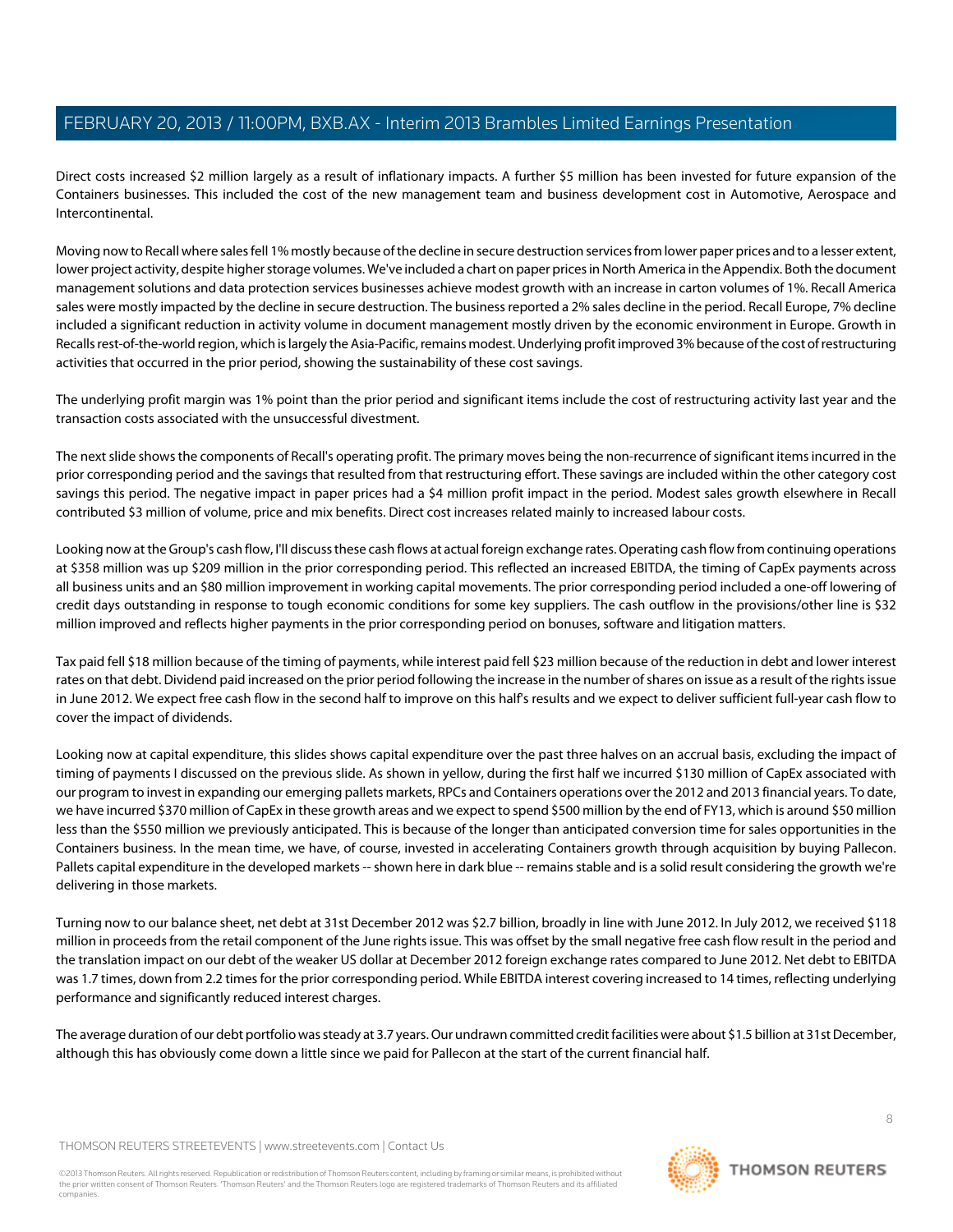With that, I'll now pass you back to Tom to discuss our outlook.

# **Tom Gorman** - Brambles Limited - CEO

Well, thanks very much Zlatko and again, welcome and congratulations on delivering the first set of results.

Consistent with our recent presentations, what I'd like to do is to discuss some of our progress against our own publicly stated objectives and we'll use a score-card approach as clearly there are some areas where we have delivered very strongly and there are other areas where there is room for improvement. Firstly we forecast constant currency sales revenue growth in all of our segments in the 2013 financial year. We are definitely on track to deliver that target in Pallets, RPCs and the Containers business. Given the weak paper price environment, however -- which we've alluded to previously -- sales growth is going to be a bit more challenging in Recall on a full-year basis. We are now forecasting constant currency sales revenue growth of at least 15% in our emerging markets. And as you can see from this slide, we actually delivered 19% in the first half and we're definitely on track to deliver our full-year objectives.

Where we have fallen short on our full-year expectations is in achieving our RPC growth target. Although we expect an improved second half performance, the full-year outcome is likely to be between 10% and 15%, with the mid-point a more realistic target. Likewise, because of a longer than anticipated sales cycle, our Containers growth aspiration of doubling sales revenue in our new business will only be achieved with the inclusion of the Pallecon acquisition. We are on track, however, with our efficiency programs in terms of the IFCO integration and the global pallets program. And we're also on track in terms of the improved cost structure that we're delivering within Recall. And of course, we are confident of achieving our underlying profit guidance in a tightened band within our published range.

Now, on the next slide, I'd like to put some of our current actions in the context of delivering our overall strategy. Now I have presented slides similar to this in the past and the purpose being to demonstrate our strategy development over recent years. Three-and-a-half years ago, in addition to addressing particular legacy challenges, such as historic under-investment in the CHEP USA business, we at that time carried out a very rigorous process and put in place our growth strategy about building Brambles into a truly global pooling solutions company. I believe that we are now very much in an execution and delivery phase on that strategy.

Now we discussed our progress against the strategy in the context of four strategic themes. I think many of you have seen this before and will be familiar with these. But the themes are Diversification, Cost Leadership, Go To Market and People & Leadership. Now the initiatives that I'm going to discuss should be considered in that context. Our investment in building our Containers business over the long term, which includes the Pallecon acquisition as well as our emerging markets growth strategy in pallets and the expansion of our RPC operation, they're all about diversification and delivering that strategy.

Now on the Cost Leadership front, we have over the past six months, began implementing a program to centralise the delivery of services following an extensive and detailed review of our global finance processes. We have begun outsourcing certain functions to highly efficient centres around the world to simplify and improve delivery and reduce costs over time. Now leveraging our global scale in this way with an increasing emphasis on global standardisation and best practice transfer will enable us to build a better Brambles that is more efficient, more responsive and quite frankly simpler. It will also enable opportunities on the Go To Market front, not the least of which in terms of increasing opportunities of cross-selling of our products and for capitalising on and improving the strength of our global brands.

Now today's announcement about the simplification of our Pallets organisation under one global leader, in Peter Mackie, reflects our people and leadership focus. Along with the investment we have made in recent months in building our global Containers leadership structure under Jason Rabbino, we now have the right structure in our pooling solutions operations with three global segments and three very strong global leaders. Getting the right structure in place provides the platform to deliver on both growth and efficiency.

I'll now spend some time running through our short-term outlook. In Pallets, new business growth will continue to be the key driver of sales revenue. We have continued growth opportunities in our developed operations and we expect sales growth in all of our regions. In the emerging markets, we are very much on track, as I indicated earlier, to deliver our target for a constant currency sales growth in excess of 15%. We also expect continued efficiency gains to drive margin improvement, in particular in the Americas and the EMEA, where we expect second half margins to be stronger

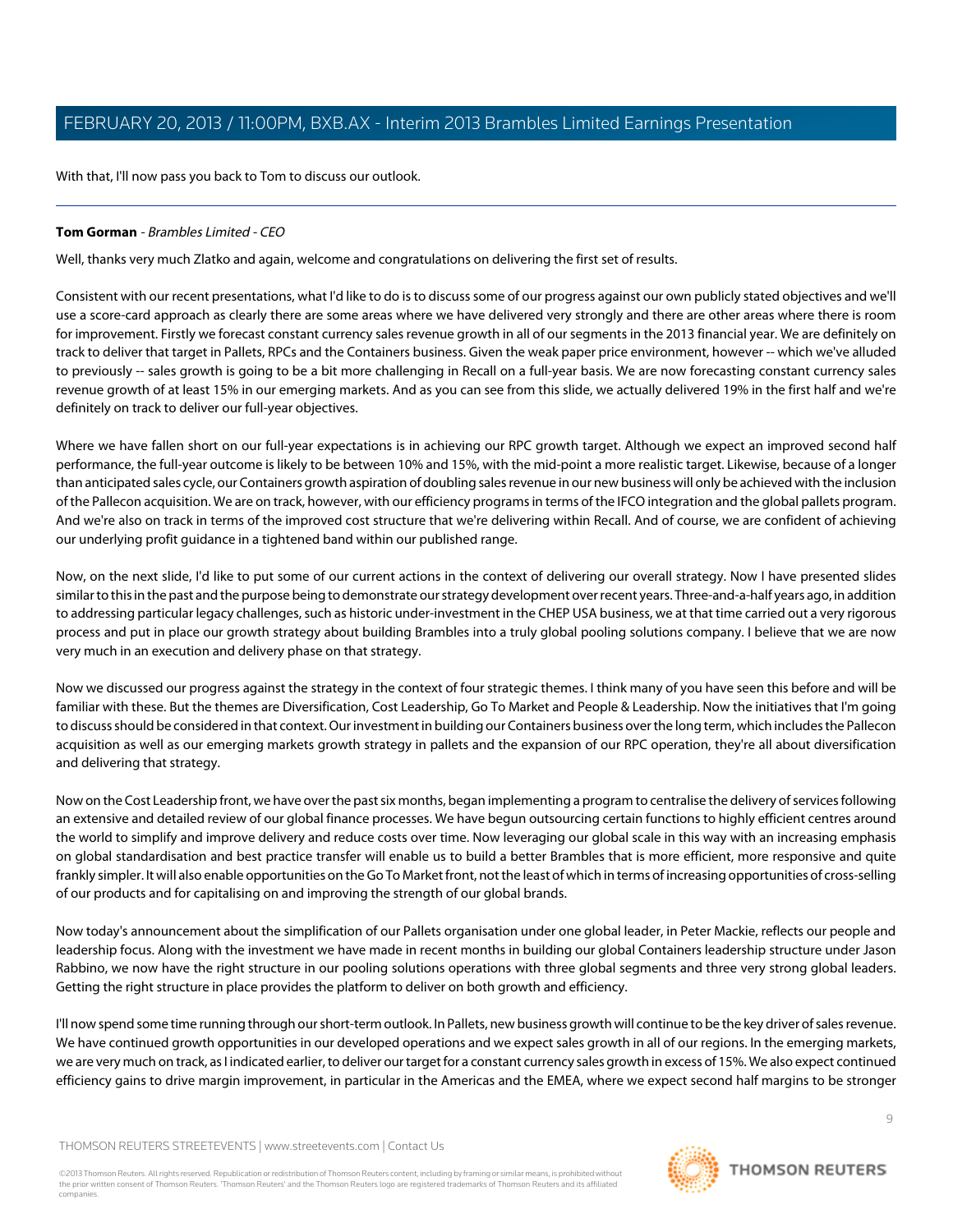than those in the first half and to achieve our forecast for a full-year margin improvement in 2013 and the 2014 financial year. In Asia Pacific, margin performance should normalise in the second half, after what has been, as we showed, a somewhat weaker first half.

In the emerging markets, our established operations are already very profitable and those that are in the development phase, clearly such as Central and Eastern Europe and Asia, are growing more profitable. We are also making encouraging progress with our global focus on asset efficiency. Predominately, thus far, in the US and we expect this progress to drive further incremental improvement in cash flow and ultimately, return on capital over the coming years, as our programs expand in scope and reach in this very important area. As we have announced today, we are emphasising further integration and simplification in the Pallets segment, with the unification of leadership under Peter Mackie and a continued focus on best practice deliver and operational efficiency.

On the RPC side, look, RPC has remained a great story of ongoing strong profitable growth. As I mentioned a couple of moments ago, we expect 10% to 15% constant currency sales revenue growth for the full year. We have no reason not to believe similar rates of growth are achievable in subsequent years. Our North American business is expanding strongly and in our businesses in Europe, Australia, New Zealand and South Africa, we are adding our broader range of products to deliver sales growth, well in excess of the rate of economic growth. The increased sales we are achieving will continue to drive improved profitability and improvements in return on capital. Now, looking forward, there are also considerable opportunities for cross selling with our Pallet operations, which to date, remain largely untapped.

What I'd like to do now is just take a few moments to talk to you about the Pallecon acquisition and our vision for our global IBC business. Pallecon is one of the world's leading IBC pooling and service businesses. It was founded in Australia in 1976 and operating mostly in this part of the world and Western Europe, with a very small Asian presence. It had sales revenue of approximately \$70 million in 2012 financial year, making it just slightly larger than our own CHEP IBC operations. Now, these operations are well established and they have a very healthy profit margin. For Brambles, the acquisition of Pallecon enables us to build scale and generate profitable growth in a market that, as we outlined to many of you that joined us in Zurich in March of 2012, this area represents a very large global opportunity, which is at present highly fragmented.

We are creating a global CHEP IBC Solutions Business Unit, compromising the operations of Pallecon, CAPS in North America and the pre-existing CHEP IBC operations. Integration of Pallecon with CHEP operations is already progressing quite well and the IBC operations are strongly profitable. It's worth noting that on a pro forma basis, prior to our recognition of goodwill on acquisitions, combined FY12 pre-tax return on capital exceeded 20%. Even after adjusting for acquired goodwill, they return a level of profitability broadly equal to our own cost of capital today. Initially, we are targeting a 10% share of what we see as a \$3 billion global opportunity. We're targeting that over five years, in sectors in the industries in which we already operate with IBCs and for example, these include fresh and dry food and certain manufacturing segments. Growth in the IBC operations will be complemented by growth in other channels. These channels include pooling and maintenance services in aerospace solutions, the expansion of our North American and emerging markets automotive businesses and growth into intercontinental container pooling channels, for which we now have appointed a global leader for business development.

Again, as we discussed in Zurich of last year, the opportunities in these sectors are considerable, but they will take time to develop. At scale, based on our experience in our existing operations, we envision it would be three to four years before a new dollar invested in a new business would generate a return over and above the cost of capital. In the short term, however, some challenges do exist. The conversion of sales opportunities in aerospace and US auto have been slower than we anticipated and tough conditions in the catalyst and chemical containers corporation, as well as European and here in Australia, our automotive market, those challenges are going to continue in the near term. Now, combined with ongoing investment in this business, we expect a negative full-year profit movement from the container segment.

Nevertheless, however, the long term opportunities for profitable growth are compelling in the sector and we are making great progress with execution of our strategy. Now, for a few words on Recall before I wrap up. Our focus remains on stabilising the operations after the experiences of last year and we are satisfied that is, in fact, occurring. We will continue to maintain the cost reductions that we put in place last year. Paper prices, however, make our target of achieving a modest full-year sales revenue growth, it makes it a bit of a challenge. Given the impact of reduced paper prices on profit, we expect this to have an impact on our ability to achieve full-year underlying profit margin equal to the very strong improvement that we achieved in 2012.

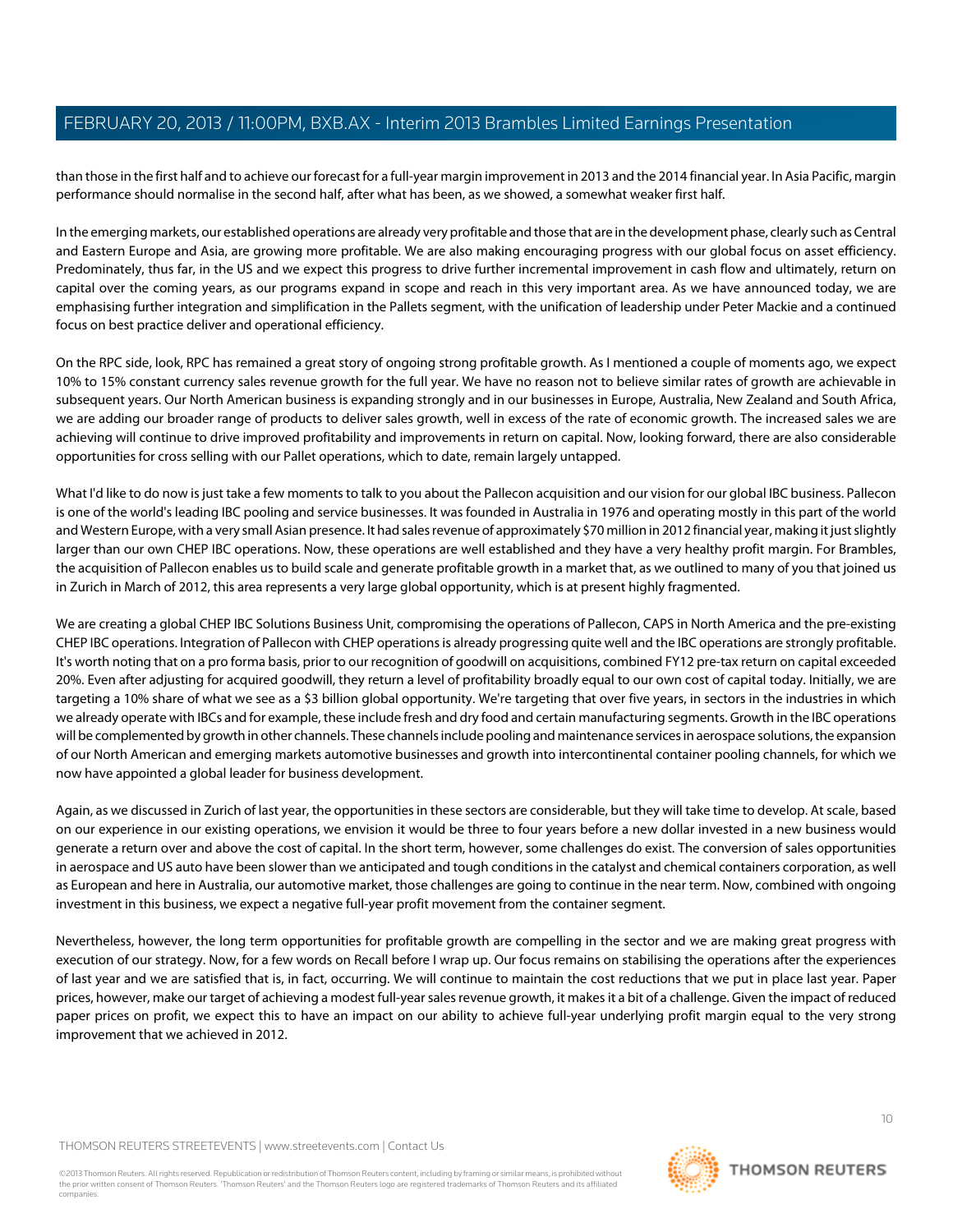So to close out today's results presentation, there are some comments on guidance, which is subject, as always, to the usual caveats about unforeseen circumstances. Having said that, we expect continued constant currency sales revenue growth in all of our pooling solution segments. The beneficial impact of FX movements since we gave our guidance means that the first half result would have been \$480 million at 30 June 2012 rates. At those rates, we are on track to deliver a full-year underlying profit within a tightened guidance range of \$1.03 billion to \$1.06 billion. Again, that is at 30 June 2012 rates. Now, that range translates to \$1.06 billion to \$1.09 billion, if we were to apply the January 2013 exchange rates to our second half outlook and combine that, which what we've already reported as our first half result.

Now, this range appears to be in line with analyst consensus coming into this result. We do expect net interest expense \$10 million lower than we had foreshadowed in August, at about \$115 million. Again, that number is at 30 June FX, while our tax rates should be fairly stable at about 28%. As we stated in August, we have an expectation of ongoing sales and profit growth and improving Group margins in FY14. I'll close with a restatement of the key points with which I opened. We're on track for a strong full-year result, following a very solid first half, with robust sales growth, the delivery of efficiencies and a disciplined capital deployment. We have continued momentum with strategy delivery, further integrating our Pallets business, growing our RPC business strongly and profitably through the acquisition of Pallecon, having the opportunity to support growth in containers.

We have tightened our full-year profit guidance range within the original range, with an improved interest cost outlook and we're on track to deliver. Thank you very much for your taking your time to listen to us this morning. I'll now open the lines for any questions and I'll hand back to James to shepherd those questions. James.

# **QUESTIONS AND ANSWERS**

**James Hall** - Brambles Limited - Senior Director, Investor Relations & Corporate Affairs

<span id="page-10-0"></span>Thanks, Tom. (Operation Instructions). We have some questions already lined up and the first is from Matthew Spence from Merrill Lynch. Matt, please go ahead.

# **Matthew Spence** - Merrill Lynch - Analyst

Hi. Hi, guys. So we hit (inaudible) sales growth constant currency in the first quarter of 8%, so that implies 4% in the second quarter and it looks RPC Recall in containers were really soft in the second quarter. Containers, you've made some comments about. Just how are RPC and Recall performing in the third quarter? Has there been any improvement in the sales growth there?

#### **Tom Gorman** - Brambles Limited - CEO

So you mean, yes, in the third quarter, than where we are now?

# **James Hall** - Brambles Limited - Senior Director, Investor Relations & Corporate Affairs

(Multiple speakers)third quarter today.

#### **Tom Gorman** - Brambles Limited - CEO

Yes. Look, let me take each one of those. I mean, I think we've been pretty clear on this. I'll start with the RPC business. If you look at RPC performance, I mean, our RPC performance is very strong in the half at 10%. It's a little bit below where we expected it to be, but it's still quite positive and it was very strong in the US. Our anticipation is that the growth rate in the US will continue and in fact, increase in the second half. So we have guided to performance overall in RPCs -- it will higher than 10% on a full-year basis and look, in order to deliver that, we have to deliver better growth than

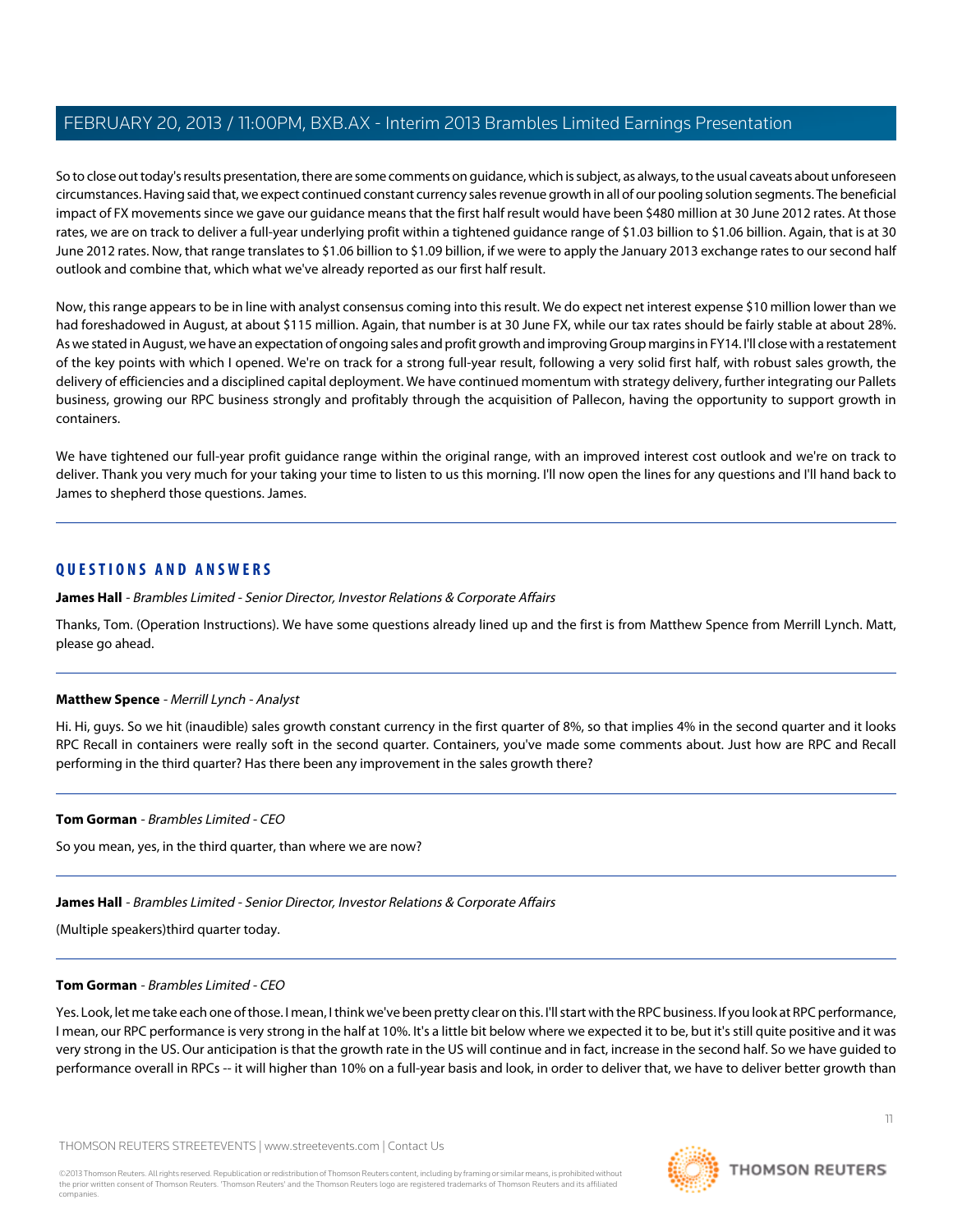we did in the first half. We're confident that we're going to see that in the US and we continue to monitor that closely. This is a very strong business position that we have in the United States and the market is definitely there.

It does take some time, as our customers convert from one produce type to another. Beyond boarding of that and the implementation of that does take some time. But we're confident that the growth is going to be strong and if you want us to specifically comment on the third quarter performance, look, you know, we're five or six weeks in. I think it would be inappropriate to give you any sight into that, in terms of the flow that we're seeing yet in the third quarter. As it relates to Recall, I mean, there are really two drivers there and as we identified, you know, about a little bit more than two-thirds of the impact is really our paper prices and the comp in that period was quite difficult for us. But we are also seeing a softness in activity and as we pointed out, look, we're not alone in this.

Our primary competitor has identified the same things and the Recall team is aggressively focused on continuing to grow their business. There are a number of contract wins that they're working on. There are a number that we have secured through the year, but I think, just given where paper prices are and they're going to continue to be in the second half, I think top line growth is going to be a challenge for Recall.

#### **James Hall** - Brambles Limited - Senior Director, Investor Relations & Corporate Affairs

<span id="page-11-0"></span>The next question comes from Russell Shaw from Macquarie. Russell, are you there?

#### **Russell Shaw** - Macquarie Group - Analyst

Yes. I am. Good morning, guys. A couple of questions from me. Just firstly, I guess, the simplification of management structure within the Pallets business, Peter is obviously well qualified, given he has run most of those divisions, but how is it going to work, in terms of where's he's based and are you going to reinstate the old positions you used to have with separate heads of each region sitting beneath Peter? Could you just talk about that?

# **Tom Gorman** - Brambles Limited - CEO

Yes. No. Look, I think it's going to run really well and first of all, thanks for identifying that. I think Peter is an enormously capable executive and I think we have the right guy in place to run the business. But nevertheless, it's a global business that he's going to be responsible for. We don't anticipate really putting any incremental overheads in place. In fact, what we're really doing is we're driving synergies here. We're taking a complete layer out of the organisation. Peter is going to be based in the UK, but he will be on the road a significant amount, as, frankly, most of our executives are that manage global businesses and the only thing that we're really going to do is we're going to make a slight consolidation of responsibilities. So James McCarthy, who is presently responsible for Western Europe, he will take responsibility for all of Europe, so Rod Francis, who runs Central and Eastern Europe, he's now going to report to James and the driver there is to drive synergies across that contiguous land mass.

In North America, Marianne Plumb will remain the president CHEP Canada and Dave Russell will continue to run the PMS business, but both of those seasoned executives will now report directly to him and again, the same idea here that we think there are synergies and opportunities that we can drive in that contiguous North America land mass. But our other key leaders, Jurie Welman running Middle East/Africa, Arturo Cabrera running Latin America, Phil Austin here in ANZ, Laura's in Asia, all of our key executives are in place and I might just mention that the average tenure of those reporting to Peter in the Pallets organisation is about 11 years, so we have a lot of seasoned guys that know the business very well and I think you're going to see his drive significantly improve performance across the Group.

#### **James Hall** - Brambles Limited - Senior Director, Investor Relations & Corporate Affairs

We've got Cameron McDonald from Deutsche Bank as the next questioner please. Cameron?

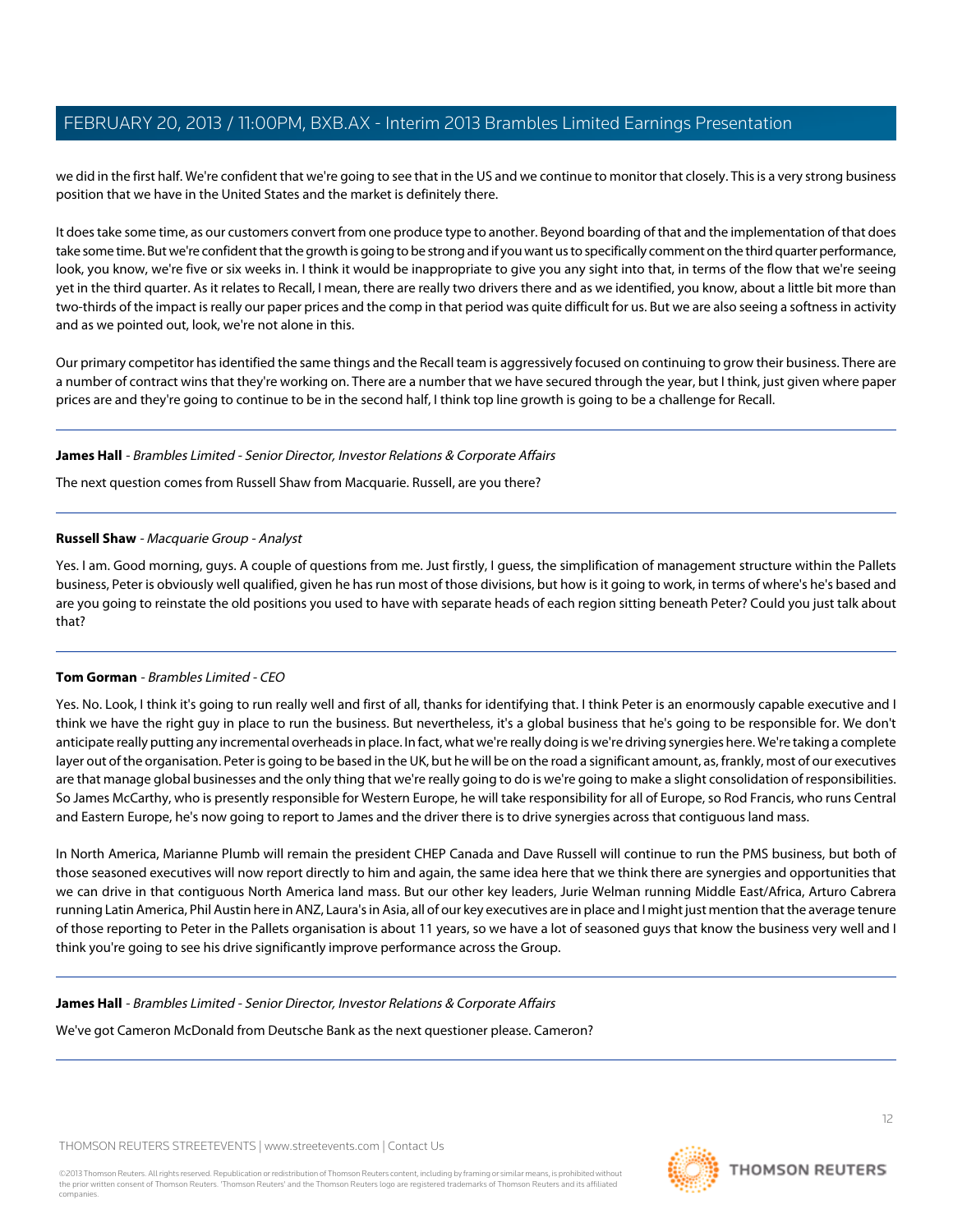#### <span id="page-12-0"></span>**Cameron McDonald** - Deutsche Bank - Analyst

Yes, good morning guys. Just a follow on question to Russell's before I ask a different one. The -- do you -- I think you just said then Tom that you were going to take a layer out of the organisation with this new restructure? Can you put some quantification around the cost savings that will drive?

#### **Tom Gorman** - Brambles Limited - CEO

Yes look I think that at first I should have been more direct, I apologise. So Dolph Westerbos will be leaving the organisation. He's going to be with us over the next couple of months and to assist us with a smooth transition. That's really what I was referring to.

This is not about cost reduction, and this is not about take -- and ripping costs out of the business. What this is really about is driving efficiency and speed and decision and getting the benefits of global scale. I believe that the organisation is at a level of maturity today where it wasn't three or four years ago, where we can actually manage quite successfully in a leaner and more focused leadership structure. So this is not about a major cost reduction, it really is about better clarity on roles and responsibilities, and in a way this gives me much better visibility into the business.

So I think you guys are all familiar with the cadence with which we manage the business. I'll now have a much more direct line of sight into each one of the businesses, so when we review what will now be Peter's businesses going forward, we'll get much better access to the actual guys on the ground and really stay much closer to the market, and I think we're going to speed up decision making here and -- with a strong focus on delivering efficiencies and the synergies that we should be getting from our scale. So it's not about cost, it's really about delivering a more efficient organisation.

#### **Cameron McDonald** - Deutsche Bank - Analyst

Yes, and my other question is just on EMEA. You'd previously identified that you were going to invest around \$25 million worth of business development costs into EMEA, how much have you spent in -- to date in the first half, and are you still targeting the \$25 million? Secondly just on the EMEA margin, that's flat on the PCP, and actually down one percentage point from the full year. Are you still sticking to the 200 basis points to 300 basis points of margin expansion between FY12 and FY14 in that division?

# **Tom Gorman** - Brambles Limited - CEO

So you've asked a number of questions, so well done. So the first bit, I think you might have just misinterpreted a little bit. The \$25 million of business development expense, we are still committed to delivering that. We believe strongly in growth in the business. However, that's not all EMEA. So it's \$25 million across the entire organisation, and as we identified I think the number was just \$5 million alone in the Containers business in the half, so that -- we are committed to spending that but it's not just in EMEA. A lot of that is going into Containers and then of course there's a bulk of it into the emerging markets which we've identified, an amount of that went into Asia for example, there was \$1 million in Asia in the half. So we're committed to doing that.

The second point that you raised around margins, I think we've been pretty clear on this. We said that we are guiding towards improved margins in EMEA, but the -- but that was really come in FY14, and we've not changed our view on that. We've seen a slight improvement in margins but the bulk of that is going to come in the second half -- I'm sorry, in FY14.

#### **James Hall** - Brambles Limited - Senior Director, Investor Relations & Corporate Affairs

Thanks Cameron. The next question's from Scott Kelly from Morgan Stanley, but Scott before you go on, just to remind everyone we've got quite a lot of questioners on the line so if we can stick to one question each for now and then if we have time we'll go back round again.

Thanks Scott, please go ahead.

THOMSON REUTERS STREETEVENTS | [www.streetevents.com](http://www.streetevents.com) | [Contact Us](http://www010.streetevents.com/contact.asp)

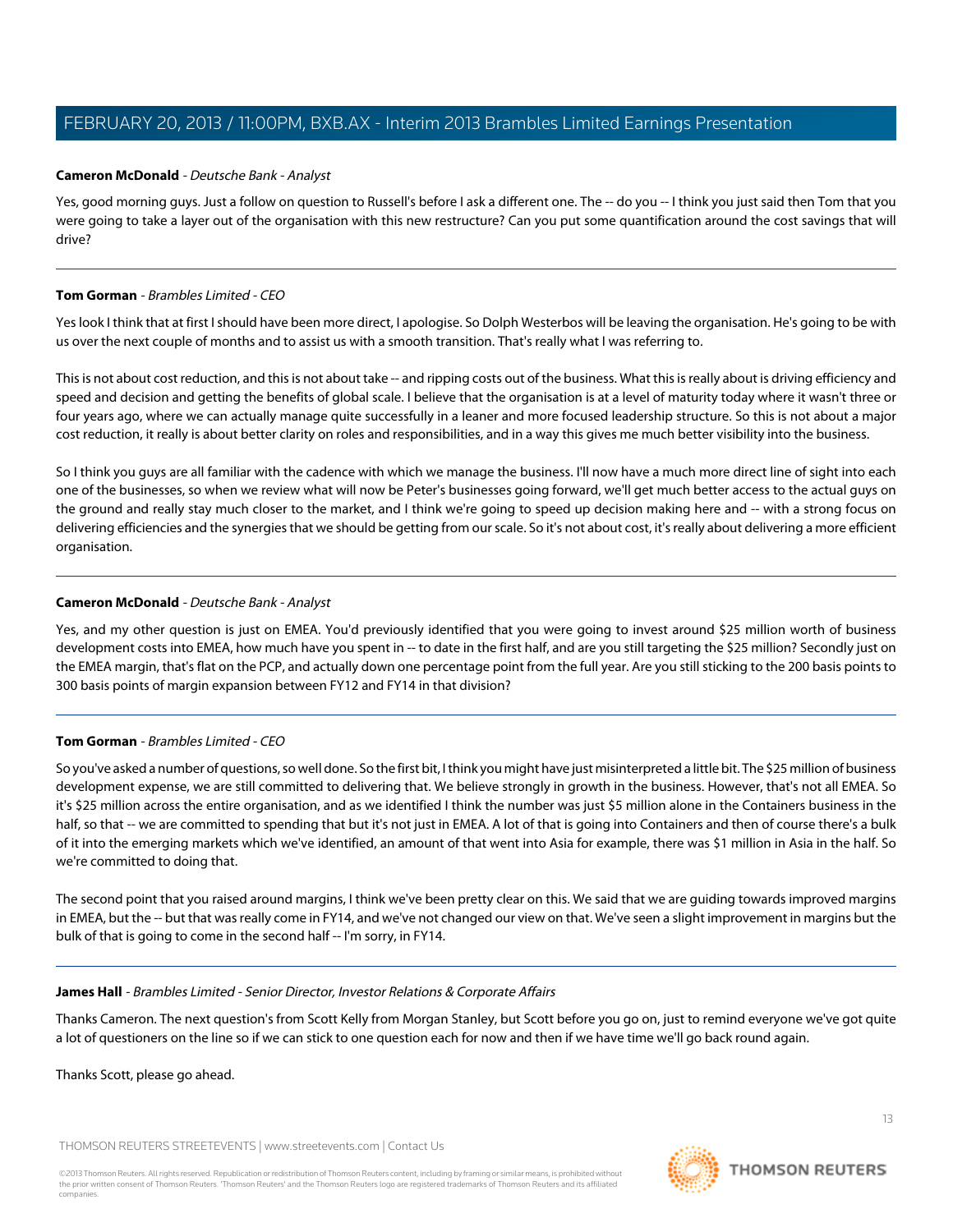## <span id="page-13-0"></span>**Scott Kelly** - Morgan Stanley - Analyst

Okay, let me see. I shall pick my question about Europe. You've seen Iberia down 10%, France down 6%, obviously that's where LPR is most competitive, and I'm just wondering if you can make some comments about the competitive environment in Europe?

#### **Tom Gorman** - Brambles Limited - CEO

I might just correct your numbers first and then -- our French results are actually up, so -- and we indicated that Spain and Iberia definitely there's downward pressure there driven by very, very difficult economic headwinds.

But let me just comment on the competitive set. Look, the big change that we know is that the combination of LPR and EPS, and we think we, and we've been pretty open about this, we think we understand what the strategy is there. EPS has relationships with retailers and they're trying to strengthen those relationships and then introduce LPR through that.

LPR has always been an aggressive price competitor in Europe, and that hasn't changed, and we really have seen the competitive landscape in essence unchanged, in that it is very competitive. Particularly in a market where organic growth is difficult to achieve, we are seeing continued pricing pressure and competitive pressure. But it hasn't changed significantly since the combination of those two.

#### **Scott Kelly** - Morgan Stanley - Analyst

Okay, thank you.

# <span id="page-13-1"></span>**James Hall** - Brambles Limited - Senior Director, Investor Relations & Corporate Affairs

Thanks Scott. The next question comes from Simon Mitchell at UBS.

#### **Simon Mitchell** - UBS - Analyst

Oh good morning. Tom, could you just go into a bit more detail on the new wins in Americas. I think it's -- just trying to find the number, I think it's about \$60 million -- I think it's about \$68 million that you reported. Is that -- how much of that -- or I suppose I guess it's evident that relates to General Mills, but is there any of that relates to smaller customers and perhaps give us some more colour on that?

#### **Tom Gorman** - Brambles Limited - CEO

Yes look, I think there is two things there. Clearly General Mills is a big win for us, and look we -- again, we've been very transparent here that there were a number of large accounts that IGPS, one of our competitors -- it might be the one that I was alluding to in my comments -- that they had, and we were going to aggressively try to return those customers back to the CHEP brand. Pepsi was a very big win for us some time ago, which I have alluded to here, and then also now secondly General Mills, which you're really going to see the large benefit of that in the second half. There are still other large customers out there that, you know, that we are in conversation with but at the end of the day we want to win them and we also said very clearly that this is an environment where it has to make economic sense for us. So this is good business for us and it is good business for our customers. So that is the mindset that the USA Team has and thus far -- I mean, they have really been executing brilliantly against that plan.

Your second question about the SME play. You might recall it was probably about two years ago now that the Costco mandate, in inverted commas, came out where Costco was really forcing a four way entry palette in to the market of a high quality. That did drive a considerable amount of business in SME growth to the CHEP brand.

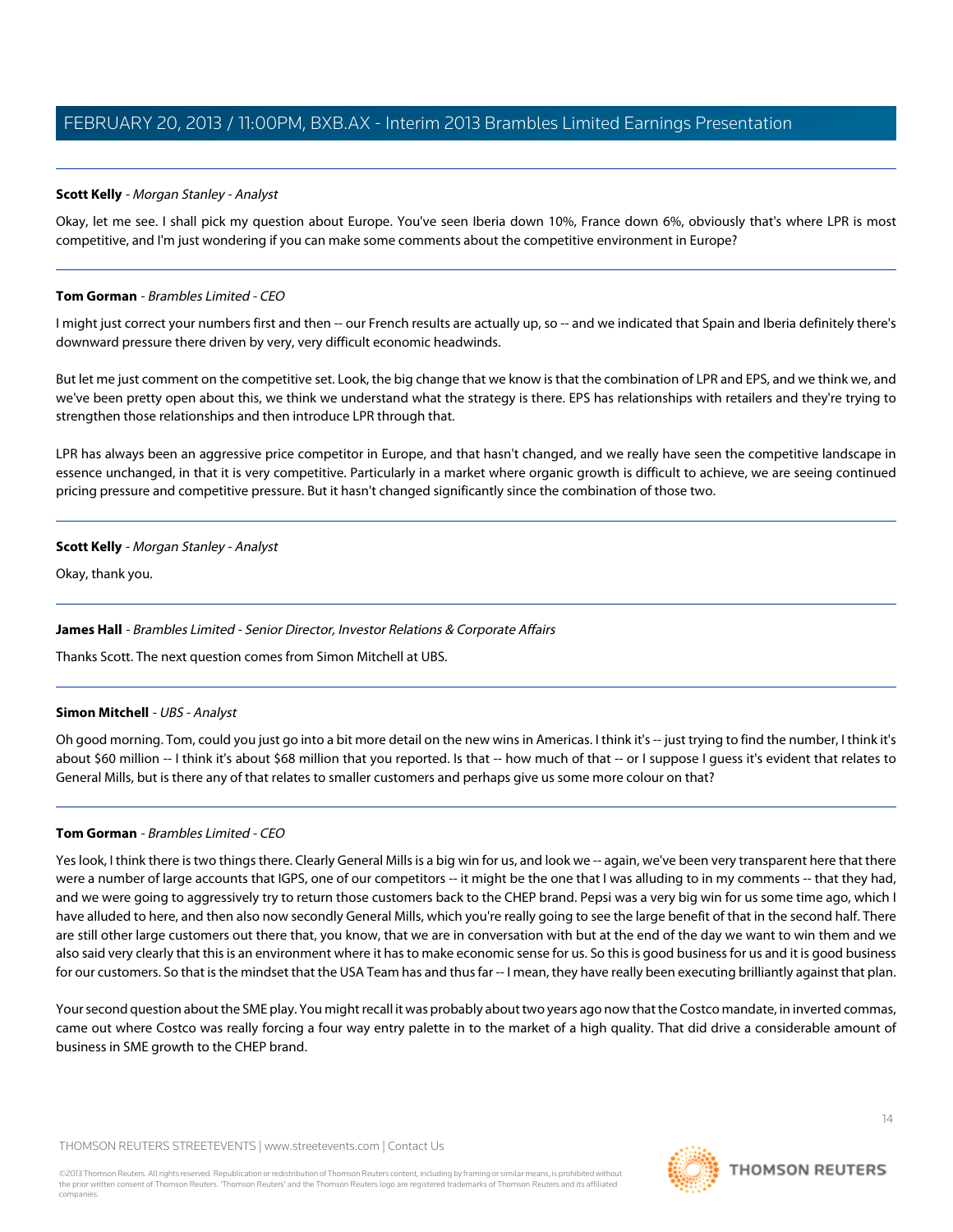At the time we estimated that it was about 20% of the total year on year growth in contracts. That has now really sort of come back to a more normal layer or more normal level. We are still achieving good SME contract growth but the benefit of the Costco mandate really has run through the system. So I think in total we had about 540 new contracts or -- about 500 new contracts in the period.

#### **James Hall** - Brambles Limited - Senior Director, Investor Relations & Corporate Affairs

<span id="page-14-0"></span>Thanks, Simon. Andrew Gibson, Goldman Sachs, is the next in the queue. Andrew, do you want to ask your question, please?

#### **Andrew Gibson** - Goldman Sachs - Analyst

Sure. I'll ask my first then I'll circle back with another lot on the [MUNs]. But just on Pallets-Americas, can you tell us what the margin performance was in Pallets, excluding PMS? Would I be right in saying that...

#### **Tom Gorman** - Brambles Limited - CEO

It is about 200 basis points, to just make the adjustment and that is sort of unchanged with where we have spoken in the past.

#### **Andrew Gibson** - Goldman Sachs - Analyst

Okay. So the PMS EBIT sort of circa 12.5%?

#### **Tom Gorman** - Brambles Limited - CEO

Yes. In directionally, yes. (technical difficulty) your time in the queue with an easy question, you are going to have to get back in the line now.

# **Andrew Gibson** - Goldman Sachs - Analyst

I can squeeze that other one in now.

#### **Tom Gorman** - Brambles Limited - CEO

(Technical difficulty) Andrew.

# **James Hall** - Brambles Limited - Senior Director, Investor Relations & Corporate Affairs

No, Andrew?

#### **Andrew Gibson** - Goldman Sachs - Analyst

Oh, sorry. Okay. Just again on that new wins can you just clarify the comments you made during the presentation on the drivers being organic versus CapEx? It sounded like you were suggesting outside of Pallets it was mainly organic but within Pallets it was a mix of organic and CapEx.

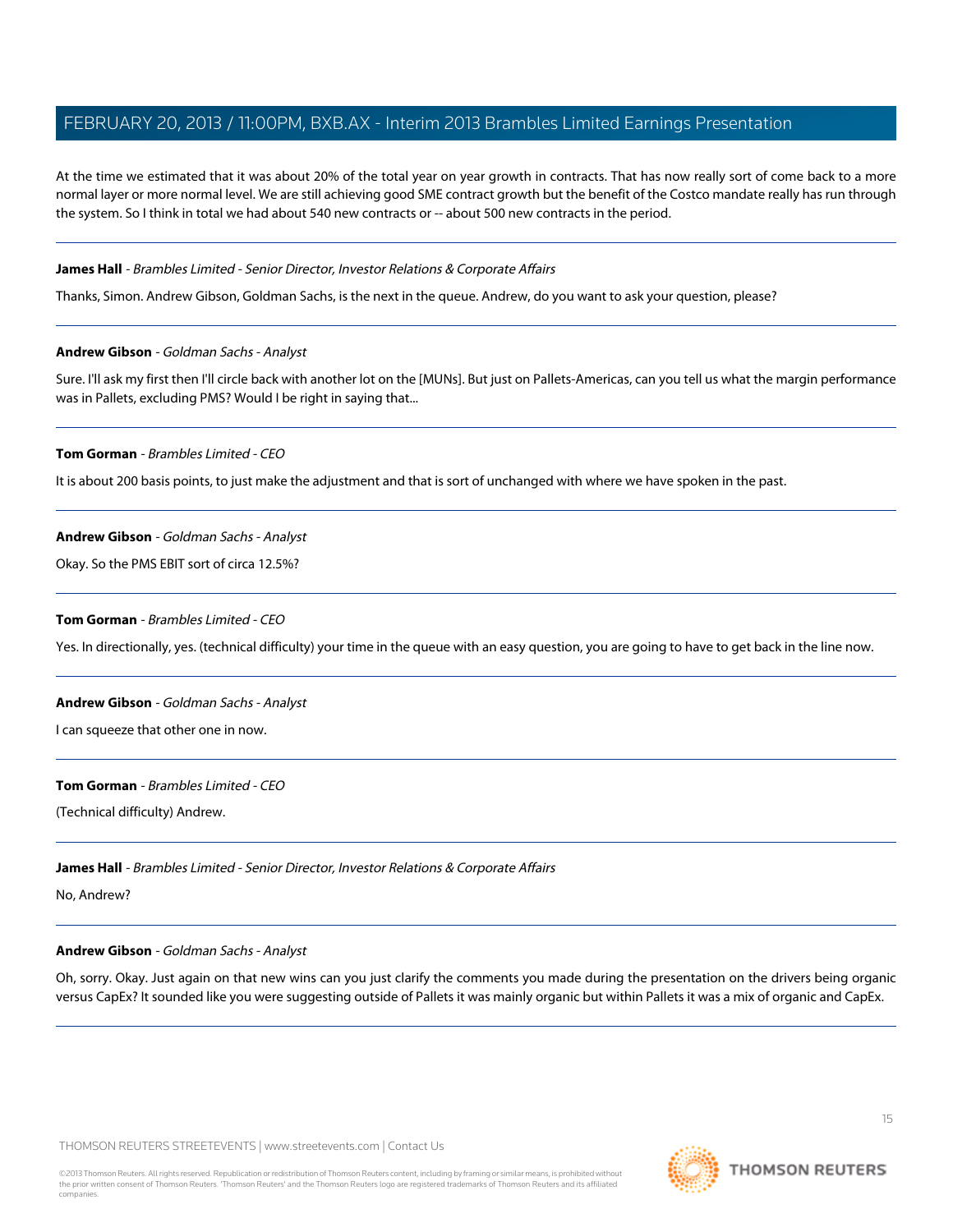#### **Tom Gorman** - Brambles Limited - CEO

Yes. So I think -- and this is a little confusing so I appreciate you raising this question. It really is on how we exhibit the RPC growth here because the way we treat the RPC business, for example, once Kroger becomes a customer or Safeway is a customer or Wal Mart or Tesco or Carrefour, as we grow with those customers of ours, what often happens is you move from one produce type to another.

So let us say that we are doing sort of leafy vegetables and then we get the opportunity to launch the egg crate with them or a meat tray or we move into bananas or something different, we count that as organic in our RPC numbers. We run the risk of creating a little bit of confusion here. So when you come back and you see the bridge that Zlatko took you through, you will see a stronger organic number in the RPC space and that is reflecting the growth with those customers.

When we add an all new customer, and the example we have given here is Aldi in Australia, that is what we count as net new wins whereas on the pallet and the other pooling side, as we expand into new lanes, we count that as a net new win. So we need to give some thought to how we present this because the intent is not to confuse you. It is really focused on overall growth and then I think when we take each one of our business units we can really dig in to the growth in each of those business units.

So you are seeing slightly higher organic in RPC but frankly that is because we are expanding with our strong customers.

#### **Andrew Gibson** - Goldman Sachs - Analyst

Thank you.

#### **James Hall** - Brambles Limited - Senior Director, Investor Relations & Corporate Affairs

<span id="page-15-0"></span>Scott Carroll, JP Morgan, please go ahead with your question -- sorry, we have got Anthony Moulder from Citi actually. I think Scott might have dropped off.

# **Anthony Moulder** - Citi - Analyst

Good morning, all. Just a quick question regarding how you're exiting the fourth quarter of last calendar year in volume terms. Obviously you've given volume and price mix but just commenting on how you're seeing volume in that fourth quarter exit across key markets, Europe, North America, please, for Pallets.

#### **Tom Gorman** - Brambles Limited - CEO

Yes. It is good to hear you again, Anthony. I think you are trying to get to the same issue as what is the third quarter looking like, based on the run rate coming out of December. I think in simple terms, in terms of underlying organic growth, we still do not see any sort of consistent signs of a substantive recovery in our key markets.

I mean, if you step back and look in the pooling business in total, some 42% of our total revenue comes from Pallets Americas. That market, albeit there are some bright lights, particularly when you look at some of the macroeconomic indicators, we are not yet seeing sustained organic growth.

Then when you look at Europe and you say well, you know, that as a percentage of the total, that is 25% of our total business comes out of EMEA and even though we are very pleased with the growth that we delivered in the UK, for example, the growth that we delivered in Italy, for example. Iberia still remains a challenge for us and nothing has changed since the start of this year. Even though the UK is positive, we are talking low single digits.

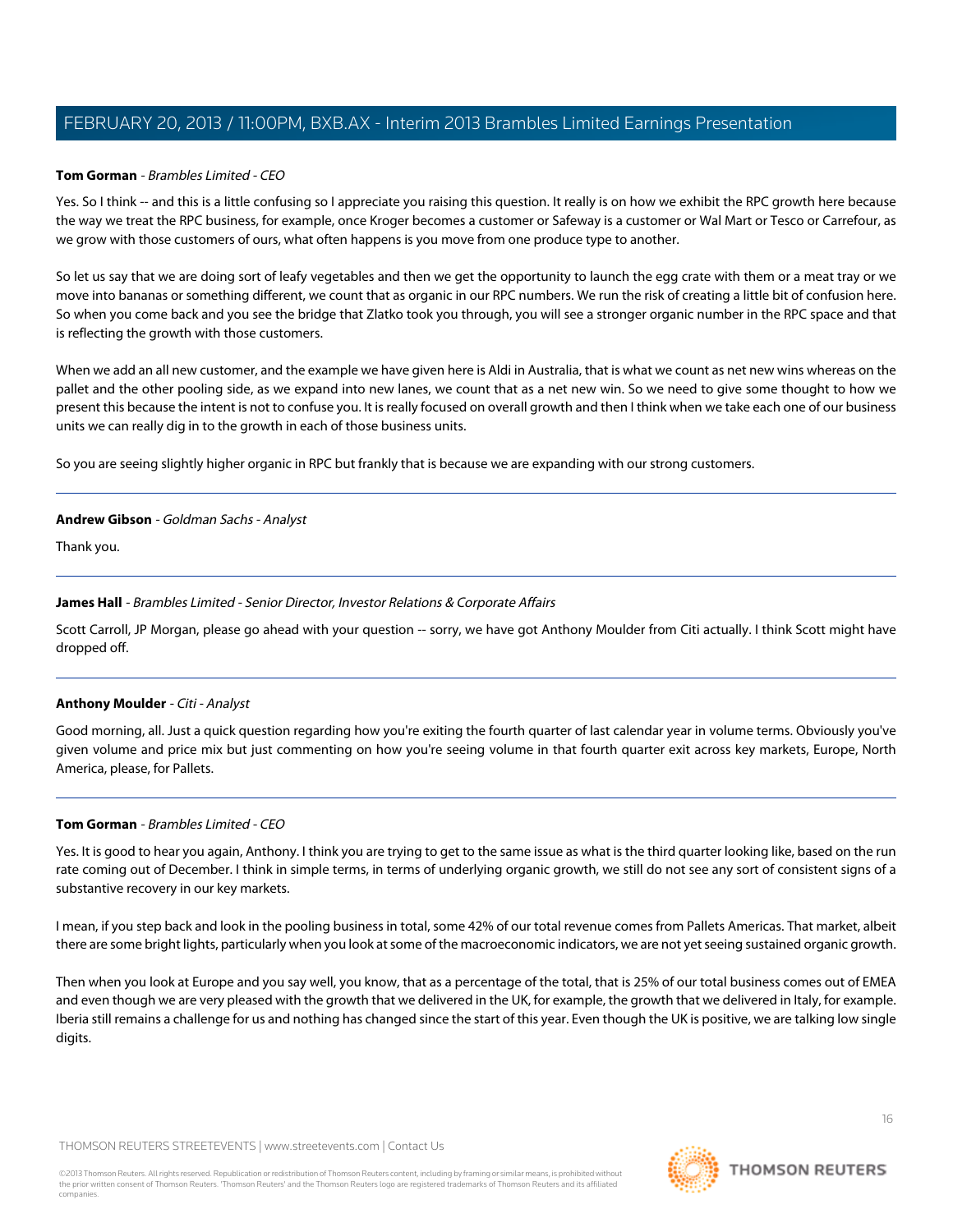So the economic head winds in the major markets are still there. What I would comment on is that we have been managing our business with that as our view for quite some time. So we are aggressively making our business more efficient and we are driving growth in the areas where pooling has an opportunity to expand. The growth that we are getting in central and eastern Europe is really outstanding and that is a big part of the growth story overall in EMEA.

#### **Anthony Moulder** - Citi - Analyst

And the same -- just on Scott's question, the restructure of the Pallets business, can you talk to us that the change from a customer perspective? It seems like a lot of customers are centralising their control of pallet pools into a particular region. Is that partially behind this restructure around Peter's role?

#### **Tom Gorman** - Brambles Limited - CEO

Yes, I think there is a -- you know, again coming back to this context of go to market, I mean, what we really want to do is improve how we go to market and you are absolutely correct that major customers like Unilever, for example, they centralise their management of pallets and they want to talk to us with one voice.

So within Toby Black's area -- I mean, today we have global account managers. It is a relatively small number of customers but even if we do not shift, Anthony, to a larger number of global accounts, what we are going to do here is have much better communication on that account. This does not just go to the manufacturer. It goes to the retailer as well.

So we have a relationship with Wal Mart all over the world. We have a relationship with Carrefour around the world. We have a relationship with Tesco around the world. Those major retailers, Costco another one that we are developing everywhere that they want us to partner with them. So I think it gives us much, much better insight and efficiency in managing those relationships.

Ultimately this has to extend, as I indicated, across now the platform types. We have good relationships -- I mean, just a couple of weeks ago I joined Karl and his team to call on Wal Mart in Bentonville and then we went up to Cincinnati to see Kroger. So we have a relationship on the pallet side. We have a relationship on the RPC side. It is really bringing those two together and I am really pleased to say that we are starting to get some real good signs of cooperation within the organisation and streamlining our leadership is going to make that a lot easier. It is that simple.

#### **Anthony Moulder** - Citi - Analyst

Very good. Thank you.

#### <span id="page-16-0"></span>**James Hall** - Brambles Limited - Senior Director, Investor Relations & Corporate Affairs

Scott Carroll, sorry you dropped off before. You are actually now back at the front of the queue. Please go ahead.

# **Scott Carroll** - JP Morgan - Analyst

Thanks, guys. Anthony actually did ask my second question there but I'll just ask another one. Just on the Containers division and the development costs there. Are they coming through as quickly as you anticipated? You obviously flagged the growth probably not what you'd hoped. So is there some scope for those to continue for a little longer than you thought?

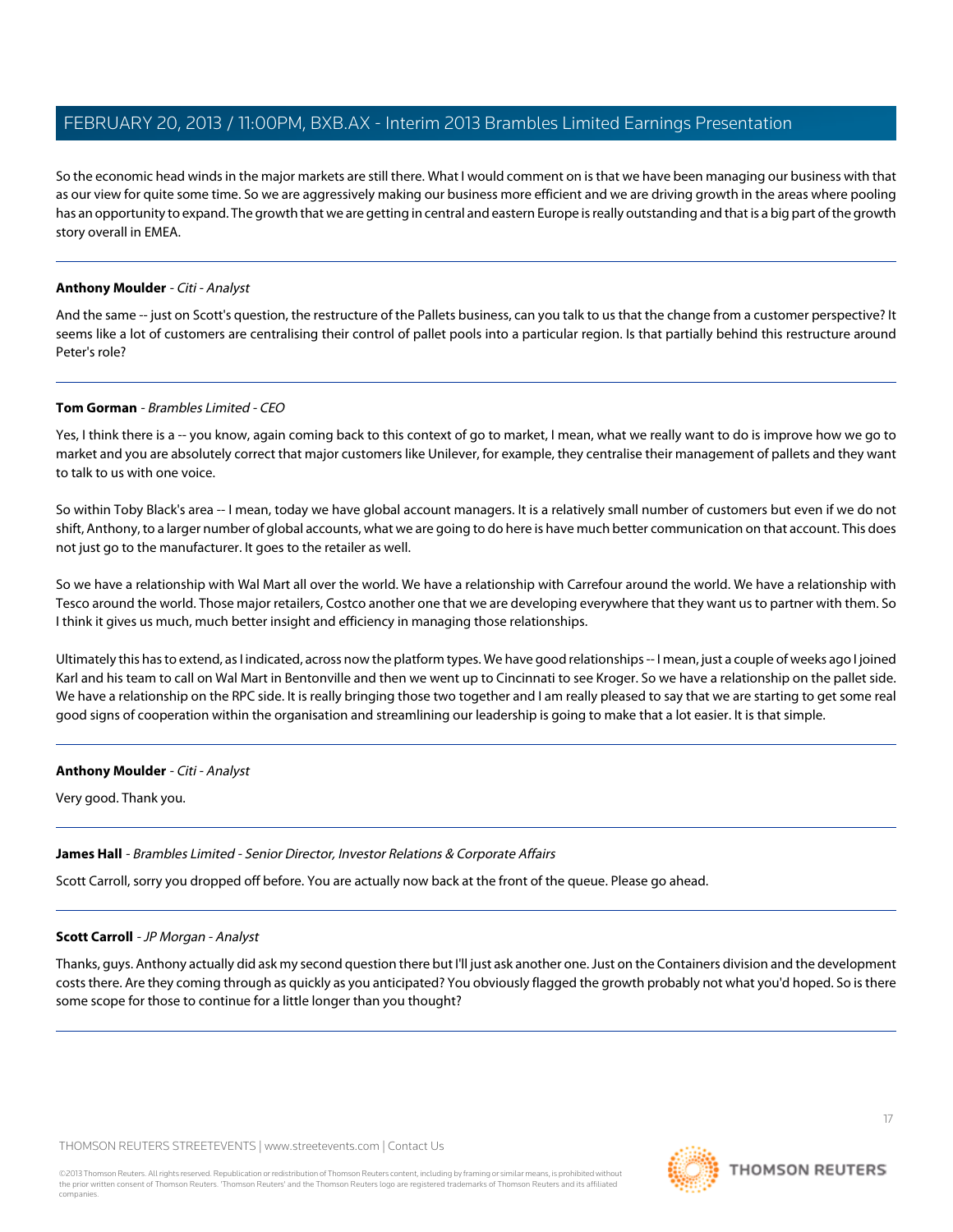## **Tom Gorman** - Brambles Limited - CEO

Yes. We fundamentally believe very, very strongly in the Containers business and this is not the flavour of the month. This is one of our key growth platforms going forward. So we are remaining committed to that and, in fact, we spent \$5 million of this \$25 million on a full-year basis in the half in the container space and that is about building capability. So we are absolutely putting capability slightly ahead and I only mean slightly ahead of where the volume is.

But we have now put a structure in place to talk to our customers about intercontinental flows. We have never had that before so there is a key executive that is responsible for connecting the dots for our customers. We are going to continue to build out the IBC space. We think that is an enormous market opportunity and the Pallecon acquisition really helps us accelerate that and helps us build out that platform, particularly strengthening the platform for us in Europe.

So we are absolutely committed to it but our view of doubling that business, we would get there if we count the Pallecon acquisition but ex-Pallecon, we are going to grow probably more like 50%. We took the CapEx and we spent it on an acquisition here and we are really pleased with what we have done with Pallecon and that is going to accelerate the growth. So the growth is definitely there.

The slower part of this is really the gestation period on some of the bigger initiatives. I mean, we continue to grow US Automotive but the discussions with a major OE in the United States, they take longer than we anticipated earlier and also getting some of the airline contracts on board, we are in deep discussions with them but we are little bit slower in terms of closing those. We are not losing them to competitors, by the way. It is just taking a longer time to get a decision out of some of our customers.

So that is what is pushing the growth back but we absolutely believe it is there and we are committed to developing it.

#### **James Hall** - Brambles Limited - Senior Director, Investor Relations & Corporate Affairs

<span id="page-17-0"></span>The other Scott is next. Scott Ryall from CLSA. You are up next, please.

# **Scott Ryall** - CLSA - Analyst

Thank you. Mine is very quick. You've got a pretty coherence strategy, Tom, for the pooling business that is right across the board. So there's obviously one business that doesn't fit in that. You've tried to sell it. You don't have the balance sheet pressure that dictates you need a sale and the mergers are something that would incentivise management quite well, I would've thought, and I know you'd be cautious on making comments about sales, given the disruptive nature it can have on management and those sorts of things. But would you consider a de-merger?

# **Tom Gorman** - Brambles Limited - CEO

I think you have both asked and answered your question. So we greatly appreciate that. We are not going to comment on it. I think what I can say is that there is no question that going through a sale process is disruptive. We have been very open about that. The important thing for us was to prove the validity of the margin improvements that we achieved last year and I think we have done that in the first half of the year.

But we still need to -- it is a year on now but we still need to pull that team together, get them focused on delivering a positive outcome for their customers while growing the business profitably which we think we can do. But overall, we are pretty pleased with where we are. There are some external factors that worked against us in the first half, which is paper price, but that is not the only reason.

I mean, the disruption, we have to refocus on growing and particularly some of the activity work in the DMSP space but I can tell you that the management team is committed. Personally, Zlatko and I have been on the road quite a bit over the last number of months. We have met with the teams and they are committed to growth and I believe they have their heads screwed on and are heading in the right direction at the operating level. We feel good about that.

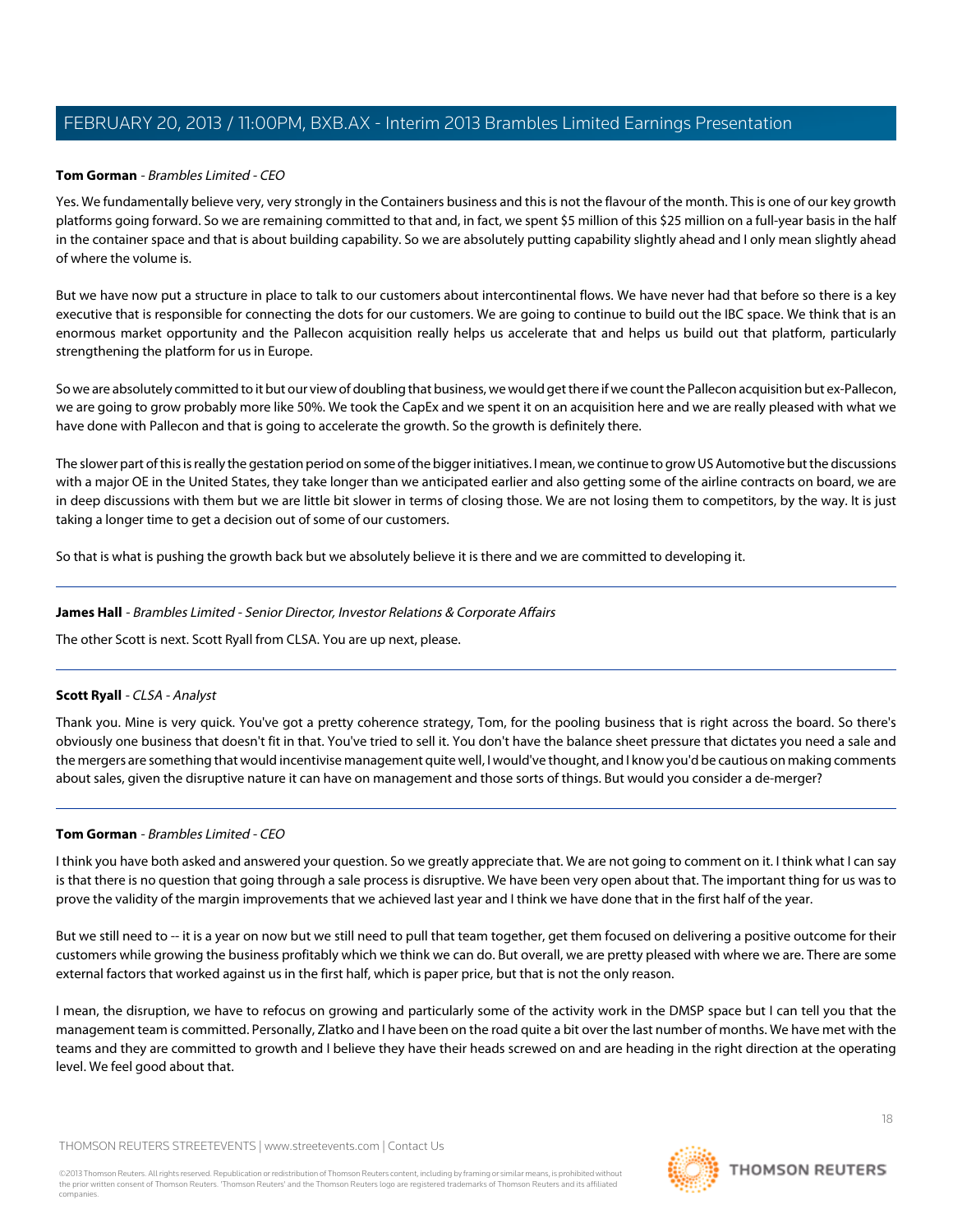# **Scott Ryall** - CLSA - Analyst

All right. Thank you.

## **James Hall** - Brambles Limited - Senior Director, Investor Relations & Corporate Affairs

Thanks, Scott. (Operator instructions). We will go back to Russell Shaw from Macquarie. I think, Russell, you have a couple more questions?

#### **Russell Shaw** - Macquarie Group - Analyst

Yes. I didn't realise I was limited to one in the first place but that's fine, a few have been on. So just, I quess, on the Asia Pacific business in Pallets. The net new customer wins were pretty flat. You're still investing in business development costs in Asia. Is this a timing issue as well in terms of when you start to see that pick up or you think the market share loss is in Australia which are all sitting in the Asian contract wins?

#### **Tom Gorman** - Brambles Limited - CEO

No. Well, I think there is a couple of things going on here. I mean, we are absolutely committed to growth in the market but again I think we have been very transparent here, particularly in the emerging markets in India and China. We cannot force the modernisation of the supply chain. We can be there as it modernises and that's what we're doing, building a strong brand position, working hard on developing the standards both platform and process standards. All of that we're doing. But we do want to be responsible with our capital and we do want to drive a positive economic outcome while keeping a seat at a table. That's really what you're seeing.

You're seeing growth slow, for us a little bit in China, because simply being there and continuing to have a static or a rental model, you know that's not our core business, that's not really where we want to be long term. So we continue to grow that business, but at a more measured pace. The growth in India, were coming from a much lower base. So the growth there is very, very strong and the automotive sector in India for us is a very strong portion of that total.

So, we're absolutely committed to that market and we're getting good growth in South East Asia. So, we're not going to stop that and we'll continue to invest in terms of business development because we believe the opportunity is there. But as we said repeatedly, we can't force the opportunity. We can be there to build the standards as the opportunity emerges and we're extremely well positioned to do that.

I have to say that here, still in Asia Pac, it is skewed heavily toward what happens in Australia because that's the big, the largest component of it. There that is a timing difference. I mean, we are focusing intently on return on capital and we did trade a little bit of OpEx for CapEx in the first half. We did knowingly spend a little bit more money on repairs. But that helped us avoid the need to buy the capital and we're keenly focused on improving our return on capital here and ultimately that's what the shareholder wants us to do. As I think Zlatko indicated clearly, that is a timing difference. We expect that to normalise in the second half.

#### <span id="page-18-0"></span>**James Hall** - Brambles Limited - Senior Director, Investor Relations & Corporate Affairs

Thanks Russell. The next question is Paul Ryan. Paul from Evans and Partners, please go ahead.

# **Paul Ryan** - Evans and Partners - Analyst

Morning guys. Tom can you circle back on EMEA margins and that uplift in F14, it's sort of \$25 million to \$40 million in rough terms at top -- bottom end of the range. What costs are associated with delivering that are you anticipating taking some restructuring charges in the back half and what are the drivers of that range in terms of organic growth to get to the top end of it?

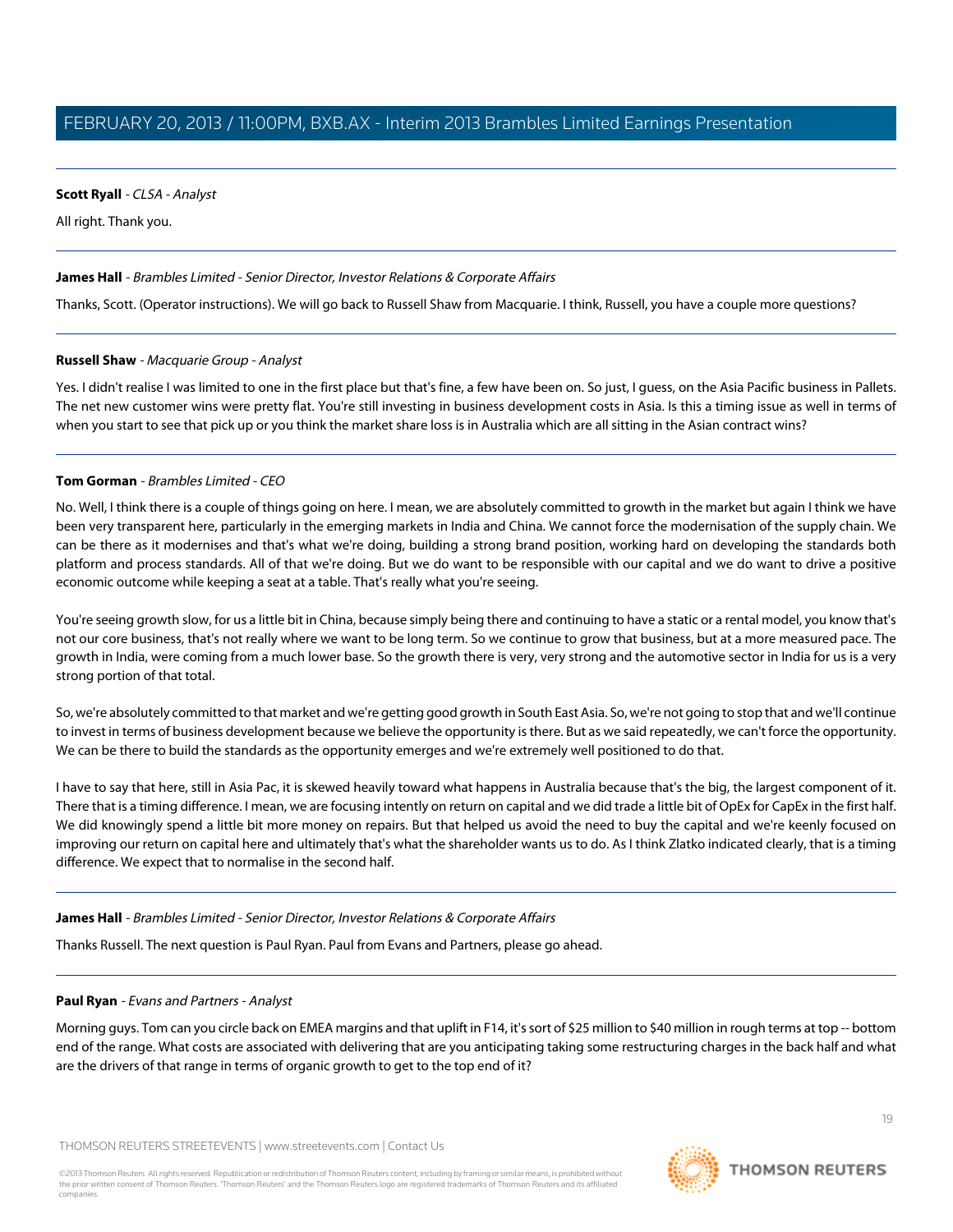## **Tom Gorman** - Brambles Limited - CEO

Yes look as I've indicated again previously that the margin improvement in the US was going to be operating efficiencies, right. It was a lot around network optimisation and delivering the benefits of the combined, you know the IFCO PMS business with the CHEP business. So I feel good that that's the delivery there. The second issue is -- and then the second component of that was EMEA, that was going to be a lot around overheads. That process is starting. There's a separate project underway to drive efficiencies, particularly in Europe. It's not really EMEA, it's more Europe that we're focusing on. And as we've indicated, part of this centralisation of a lot of our finance processes is going to be a component of that savings.

And that work we've said all along that we want to do it at a measured pace, so it has no adverse impact on our business or our customers and that work is well and truly underway. We anticipate delivery of that in FY14.

#### **Paul Ryan** - Evans and Partners - Analyst

Okay so just to be clear, you're not expecting restructuring costs as part of that?

#### **Tom Gorman** - Brambles Limited - CEO

Look I think that we're still evaluating all of this and in due course we will disclose that as appropriate. But rather than you know announce a number to you today, where we really haven't completed all of the work and all the internal communications, it's probably inappropriate for us to do that.

#### **Paul Ryan** - Evans and Partners - Analyst

But I think--

#### **Tom Gorman** - Brambles Limited - CEO

Look I know what you're looking for and I think it's safe to say that it's not hugely material. So I think in terms of taking some of that cost out, it's not hugely material.

#### **Paul Ryan** - Evans and Partners - Analyst

Okay thank you.

#### **Tom Gorman** - Brambles Limited - CEO

If you look at the first half of our numbers, just to point that out in total, our significant items in total were around \$8 million or \$9 million and in EMEA it was \$1.5 million and that was for restructuring.

#### **James Hall** - Brambles Limited - Senior Director, Investor Relations & Corporate Affairs

Thanks Paul. We've got another question from Andrew Gibson. Andrew.

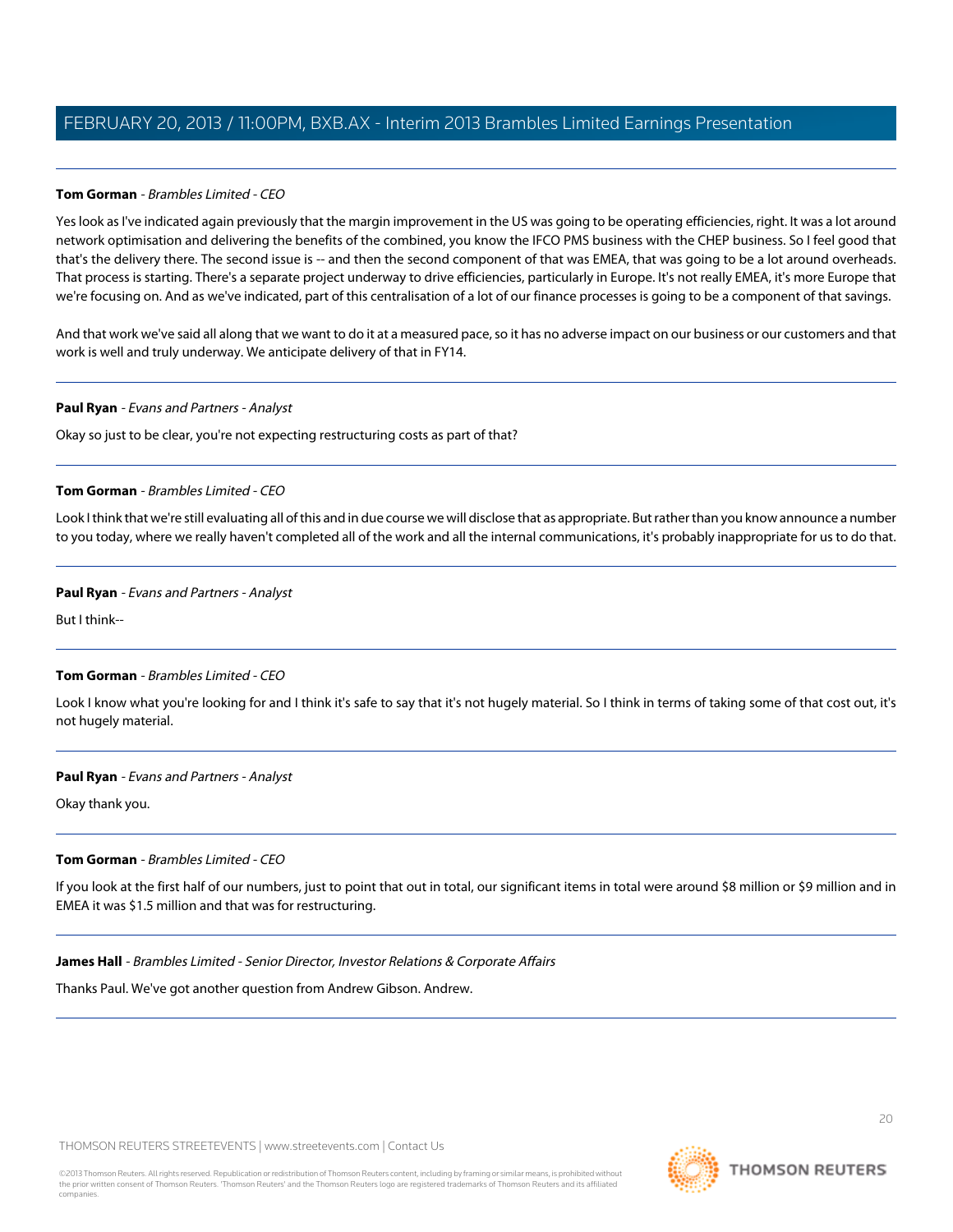#### **Andrew Gibson** - Goldman Sachs - Analyst

Thanks guys, I'll slip in with two. Just to ask for clarification on the business development costs. So you said the bulk will be in Containers and \$5 million was booked in the first half. So can you just provide a bit of a feel as to what you think you'll incur in the second half?

#### **Tom Gorman** - Brambles Limited - CEO

Well I think that what we've said is that in total the \$25 million is still a good number. I think what we've identified for you is \$5 million in Containers. We said there was about a \$1 million in Asia. So we can give you the detail of that, but the commitment is still to deliver \$5 million. I'm sorry, \$25 million in total. Look as a guide the simple thing is just take the first half and double it and you'll get there.

But I think the key thing for us is look, the underlying business for us, the core business, the pallet business in Europe and the US is fundamentally a stronger business than it was a number of years ago. We believe that we still have to identify and deliver the growth initiatives that we've articulated clearly in our strategy and we're not going to pull back from that. But we're going to do it in a responsible way and \$25 million of incremental spend is not irresponsible. Some of that cost is going in ahead of revenue, there's no question. But we believe the opportunities are there to deliver outstanding growth at very good returns on capital and we're not going to stop that.

#### **Andrew Gibson** - Goldman Sachs - Analyst

And the step up in RPC margins in the first half, can we expect a similar step up in the second half versus PCP?

#### **Tom Gorman** - Brambles Limited - CEO

No I don't think you should assume the same level of step up in the second half.

#### **Andrew Gibson** - Goldman Sachs - Analyst

Thanks.

#### **James Hall** - Brambles Limited - Senior Director, Investor Relations & Corporate Affairs

<span id="page-20-0"></span>(Operator instructions) We will be wrapping up. We do have one question come on the line from Nick Sladen from Perennial. Nick, please go ahead with your question.

#### **Nick Sladen** - Perennial Growth Management - Analyst

Tom you mentioned in terms of cross selling the RPC business into the pallets was a large opportunity, but is largely untapped. When is the time right to start to tap that market?

#### **Tom Gorman** - Brambles Limited - CEO

Yes that's a great question. I mean you know we're seeing real opportunities and not just between Pallets and RPCs, but I have to say even within the Containers business. And the opportunities manifest itself in many ways. One is with the customer. But I have to say also at source, you know with the supply base. You know what we're able to do with our major suppliers in RPCs and how that relates to us, getting deeper and stronger relationship on the IBC side is very important.